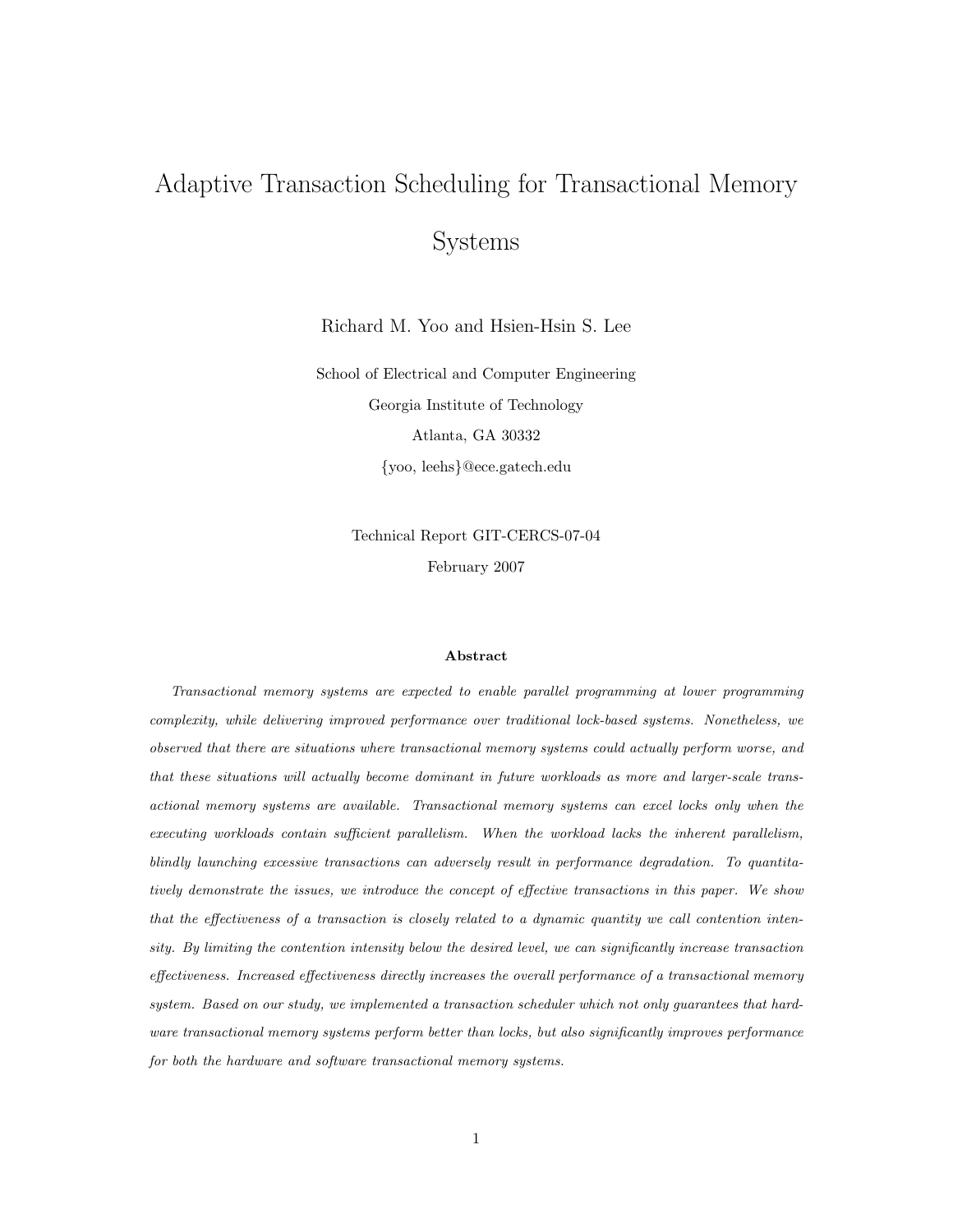# 1 Introduction

Due to their radically simplified semantics, transactional memory systems [7] are anticipated to be the enabling technique for parallel programming for general-purpose computing at lower programming complexity. Especially for hardware transactional memory systems, the programmers need not worry about the correctness of a multithreaded program; transactional memory systems will safely parallelize those code portions that are parallelizable, while serializing those portions that are not. Moreover, by executing transactions speculatively and rolling back only when there is a collision, transactional memory systems can effectively extract parallelism to excel the performance of lock based systems which pessimistically serialize all the transactions that share common objects.

These promising characteristics, fueled by the emergence of chip multiprocessors or multi-core processors, led to the development of several transactional memory systems. On the hardware side, researchers proposed Transactional Memory Coherence and Consistency (TCC) [4], Unbounded Transactional Memory (UTM), Large Transactional Memory (LTM) [1], Virtualizing Transactional Memory (VTM) [14], and Log-based Transactional Memory (LogTM) [12]. On the software side, there are DSTM [6], WSTM [5], OSTM [3], ASTM [8], and RSTM [9]. Until now, transactional memory research thrusts mainly focus on implementation issues. Nonetheless, as we see more practical transactional memory implementations, the performance issues will become a new concern in deploying these systems.

From performance perspective, transactional memory systems seem to be perfect; it should always perform better than locks. This seems to be especially true for hardware transactional memory systems, which could minimize the overhead of launching and clearing up a transaction by hardware support. However, we stress that this belief is rather elusive. In this paper, we show that there are certain situations where transactional memory systems could actually perform worse than the lock-based systems.

This situation happens when the executing workload lacks sufficient parallelism. In this situation, lock based systems do not hurt the performance since they were pessimistically serializing every transaction. Nonetheless, for a transactional memory system, excessive transactions can actually result in performance degradation if they abort each other reciprocally, leading to a potential livelock situation. This behavior not only slows down the entire system, but could jeopardize the program completion. On the contrary, in a transactional memory system which only aborts younger transactions, the overhead of managing a transaction significantly increases the sunken cost of an aborted transaction as aborts become frequent. The cost of aborting a transaction is multidimensional. Firstly, all the computational work that an aborted transaction has finished become useless. If the transaction has aborted other transactions before, the total loss becomes even worse. Secondly, depending on the implementation, the cost to rollback a transaction could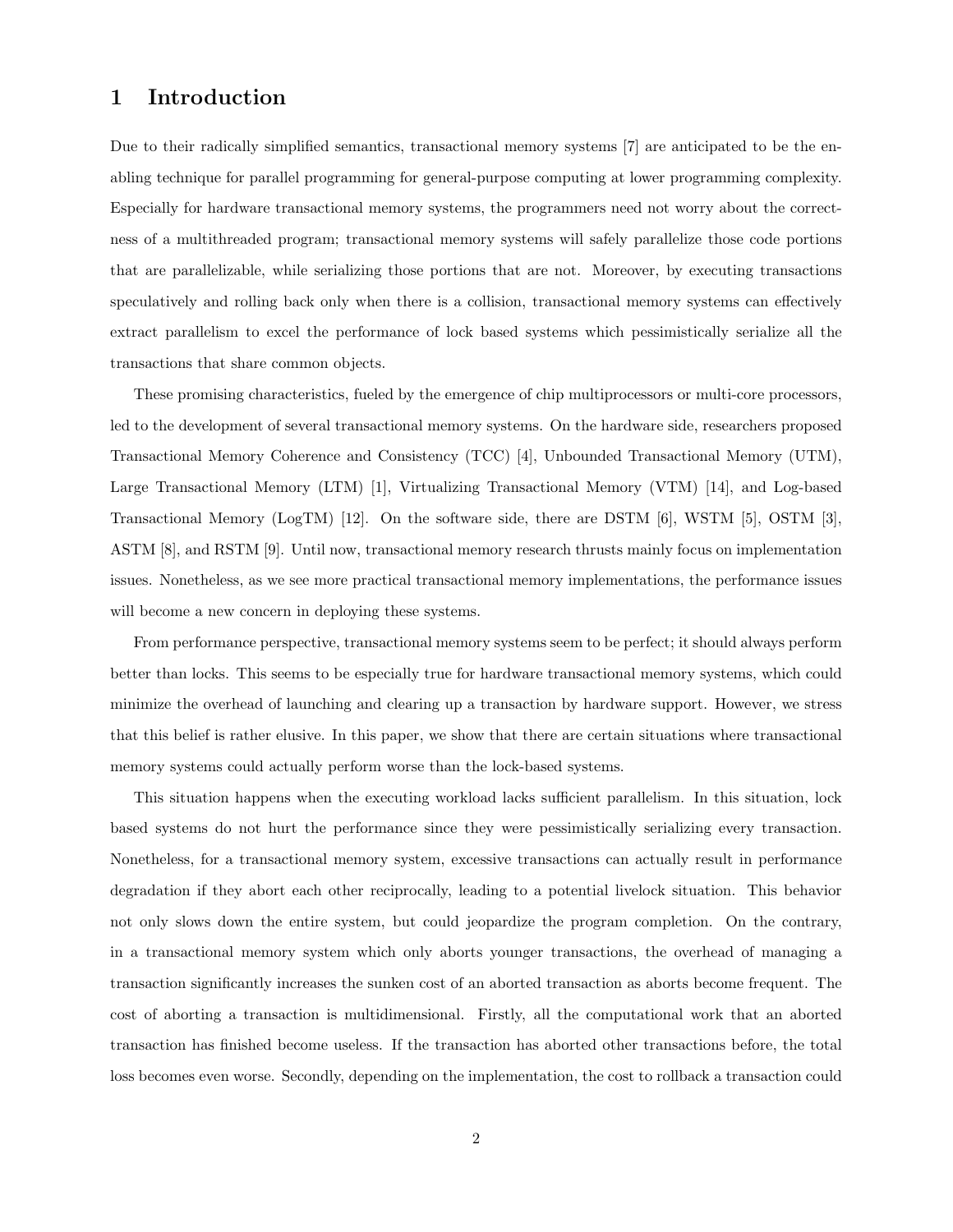be tremendous. Especially for transactional memory systems that have to roll back the memory state, the rollback operation would incur significant memory bandwidth. Lastly, because transactions are implemented on top of threads, frequently aborting a transaction can adversely affect the virtual memory page management policy of an operating system. For example, in Linux [2], starting a transaction and suddenly aborting it amounts to polluting the per-CPU page frame cache. This will lead to increased page faults.

To quantitatively explain the situation, we introduce the concept of Transaction Effectiveness. It is defined as the ratio of transactions that actually commit. In a workload where there is less parallelism, the effectiveness of a transaction will be low. If a workload is highly parallelizable, the effectiveness of a transaction will be close to 1. The reciprocal of transaction effectiveness gives us the number of ineffective transactions that were executed to successfully commit a single transaction. Lower transaction effectiveness means that more transactions are being aborted, and when multiplied by the cost of aborting a single transaction, the total cost simply lost in ineffective transactions can be calculated.

It is this loss in ineffective transactions that degrades the performance of a transactional memory system. Simply put, when there is not sufficient parallelism, blindly executing excessive transactions can actually hurt the performance. Even worse, as more cores or threads (i.e. parallelism) are available in the future workloads, the ineffective transactions will become a showstopper for transactional memory systems. Because the transactional memory systems guarantee the correctness of a parallel program, it is likely that future developers would devote less effort to write efficient codes.<sup>1</sup> Although the transactional memory system could guarantee correctness for those codes, it cannot guarantee parallelism when the code itself is written in an un-parallelizable manner. Not knowing that the code is inherently sequential, current transactional memory systems would lose performance in executing excessive transactions. A mechanism is needed to prevent transactional memory systems from launching excessive, conflicting transactions.

During our study we noticed that the effectiveness of a transaction is closely related to a dynamic quantity termed Contention Intensity. This feature denotes the intensity of the contention a transaction encounters. Note that contention intensity is not equal to transaction effectiveness since not all the colliding transactions will abort; contention intensity relates to transaction effectiveness via the actual contention management scheme of a transactional memory system. However, compared to the transaction effectiveness, which we do not have control over, contention intensity can be dynamically controlled by limiting the number of transactions to be executed at a given time. By limiting the contention intensity below the desired level we can significantly increase transaction effectiveness. Increased transaction effectiveness again directly improves the overall system performance.

<sup>&</sup>lt;sup>1</sup>A similar argument is that when computers become faster, fewer programmers will invest time to write higher quality codes. The history repeats itself.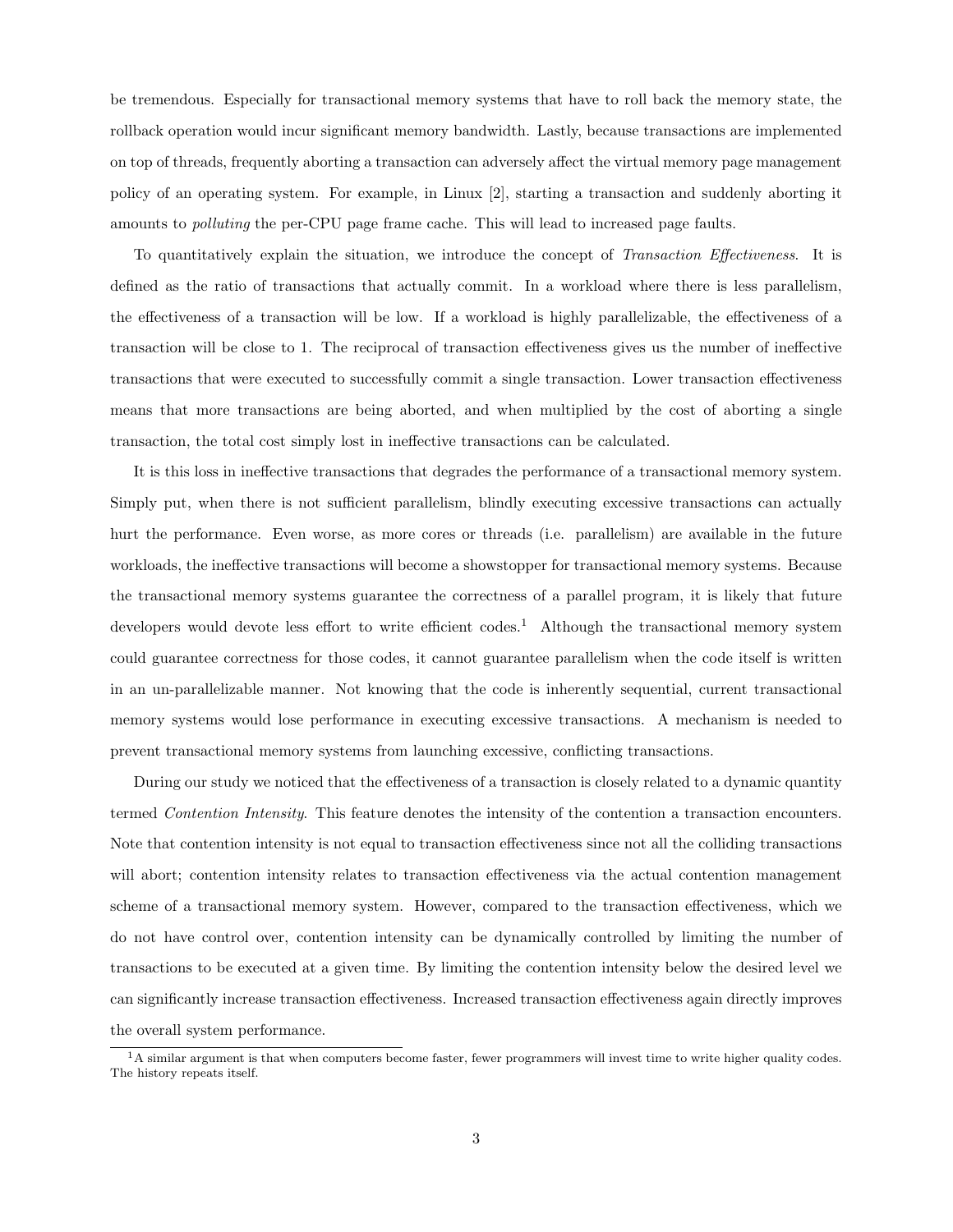This paper is about how to detect and limit the contention intensity for improving performance on transaction memory systems. To this aim, we propose the concept of *adaptive transaction scheduling* on transactional memory systems. Based on this study, we successfully devise a transaction scheduling mechanism that guarantees that the transactional memory system perform at least as well as locks when the workload does not exhibit sufficient parallelism. Moreover, due to its adaptive nature, our scheduling system could significantly improve performance when there is sufficient parallelism. We implemented our transaction scheduler for both the hardware and software transactional memory systems to demonstrate its capabilities.

In summary, the main contribution of this paper is as follows.

- We show that transactional memory systems can actually perform worse than locks on workloads that lack parallelism.
- To quantitatively analyze this situation, we introduce the concept of transaction effectiveness and contention intensity.
- We propose a transaction scheduler which guarantees and improves the overall performance by adaptively controlling the contention intensity.

To the best of our knowledge, we believe that this paper is the first to incorporate transaction scheduling on transactional memory systems to adaptively exploit the maximum parallelism. The rest of the paper is organized as follows. In Section 2 we discuss in detail when transactional memory systems lose performance, then we formally define transaction effectiveness and contention intensity. Section 3 introduces our scheduling mechanism. Section 4 discuss the implementation of our scheduling mechanism on LogTM and RSTM. Section 5 presents the results. Related studies in transactional memory area can be found in Section 6. We finally conclude in Section 7.

## 2 Backgrounds

In Section 2.1 we discuss in detail where transactional memory systems can lose performance. To quantify the behavior we introduce the concept of transaction effectiveness in Section 2.2. In Section 2.3 we introduce the concept of contention intensity, which can be used to control transaction effectiveness.

## 2.1 Where Transactional Memories Fail

Transactional memory systems can be classified depending on when they detect conflicts among transactions. A lazy system detects conflicts upon the transaction commit time, while an eager system detects conflicts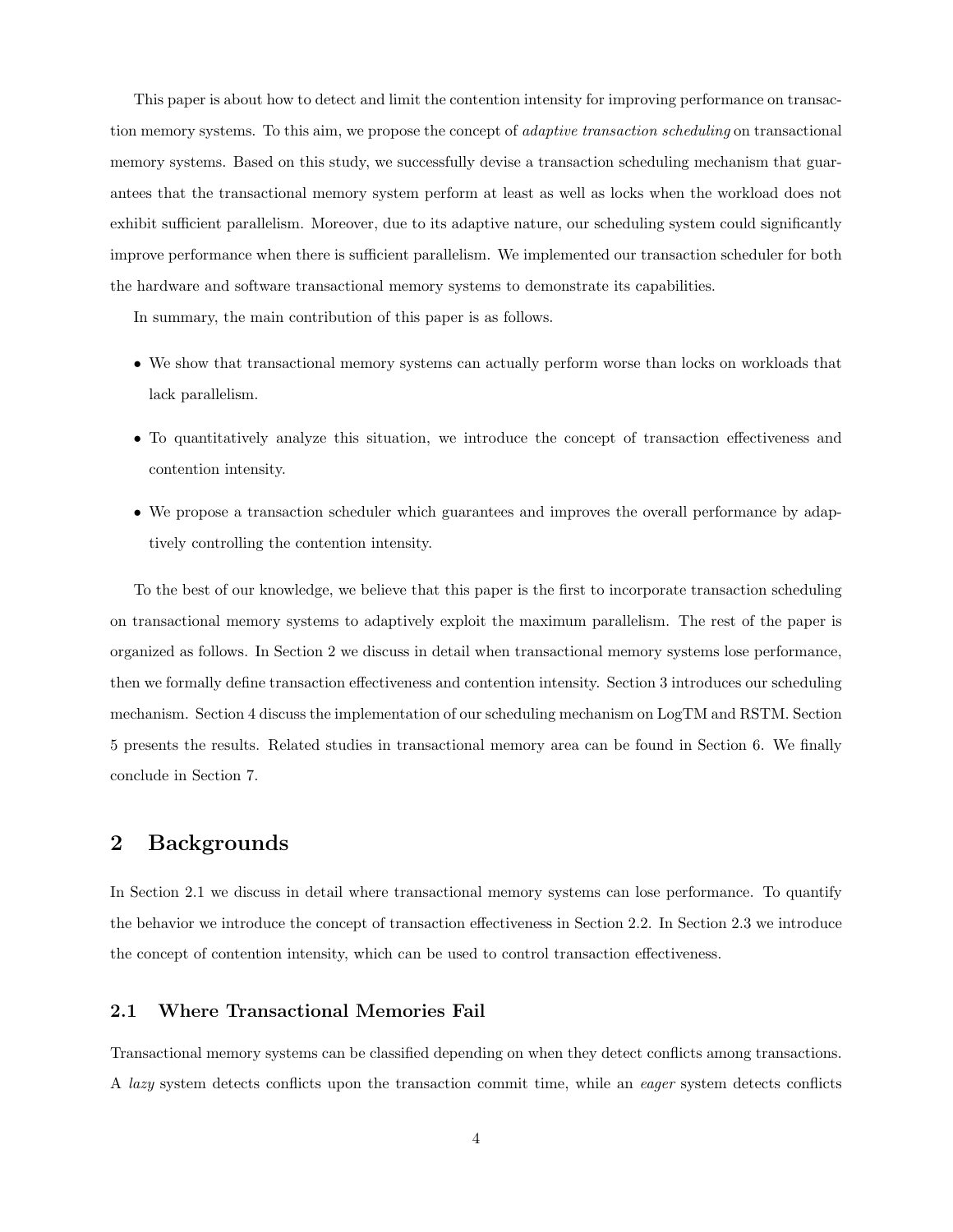when they acquire a memory block (object) during transaction. In the lazy detection systems [4], because transactions do not get aborted during the execution, in the worst case they only serialize all the transactions. However, computational resources tend to be wasted on those transactions that are doomed to abort. Due to this drawback, most transactional memory systems assume eager conflict detection.

In eager transactional memory systems, when there are no priorities among transactions, every transaction is free to abort the other transaction in the middle of execution. In the worst case scenario, transactions can abort each other reciprocally, leading to a livelock. Figure 1 illustrates such situation. This behavior not only significantly degrades the performance, but could also jeopardize the program completion. Note that this situation does not occur in lock based systems; in the worst case they simply serialize all the transactions.



Figure 1: Transactions Aborting Each Other (A Livelock)

Although it has not been comprehensively studied on hardware transactional memory systems, some software transactional memory systems have incorporated contention manager [6, 9, 15] to improve this situation. Contention managers usually force some kind of priorities among transactions. Depending on the implementation, this priority could either be the age of a transaction determined by its time stamp, or the amount of work done determined by its memory footprint, etc [15]. When a transaction encounters a conflict, it calls its contention manager. With the priority and other information, contention manager heuristically evaluates and decides whether aborting the offending transaction will improve the overall throughput. When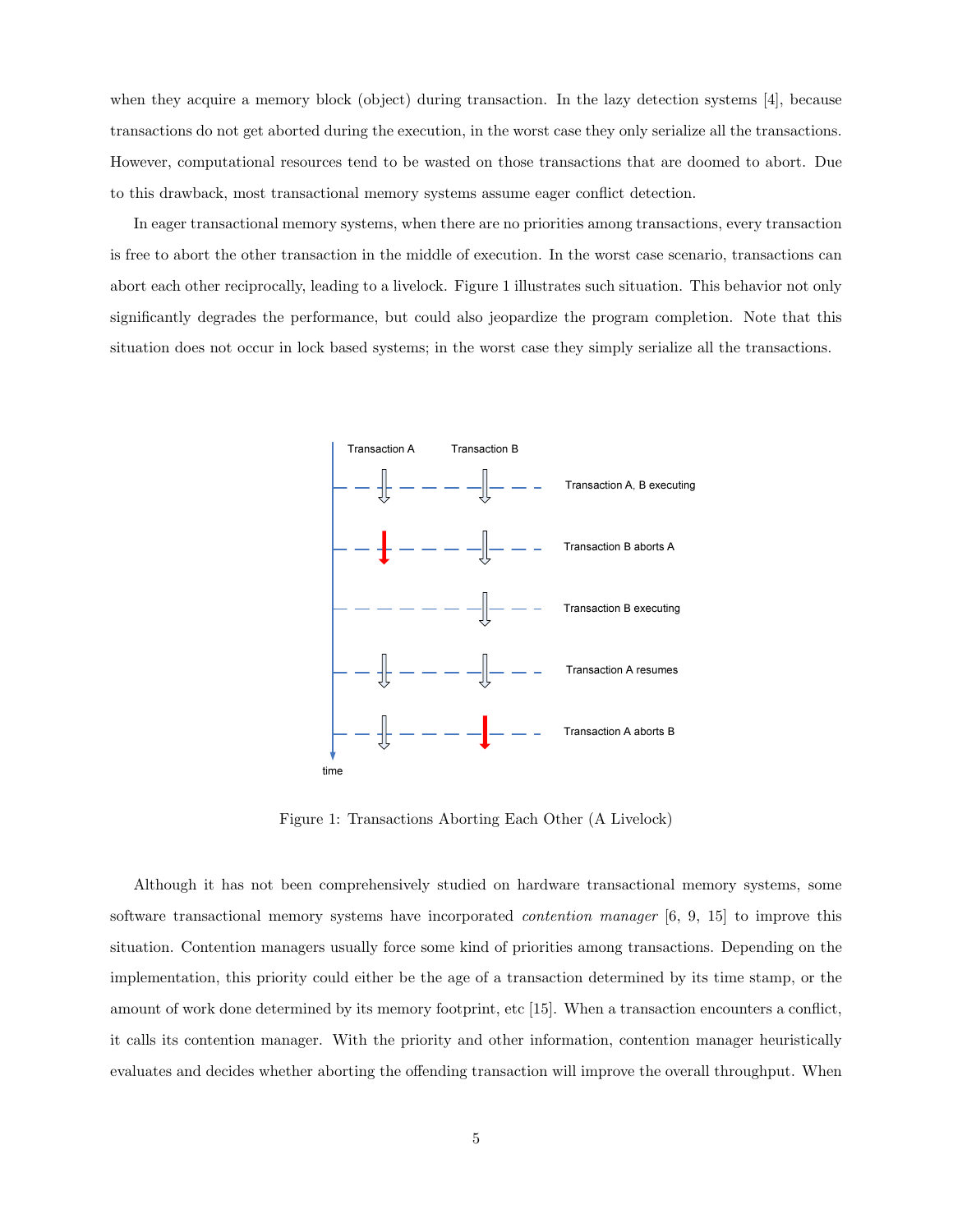the contention manager decides rather not to abort the offending transaction, the transaction that asked for decision will back off hoping that the offending transaction finishes before it asks for permission again. By varying the number of back-off attempts and their intervals, contention managers inject artificial parallelism to reduce contention.

However, transactions performing back-off cannot wait indefinitely. Since they were executing the transaction by the time they invoke contention manager, indefinite waiting for the other transaction to finish could introduce possible deadlocks [6]. So after a few back-off, the transaction must abort the offending transaction. Due to this characteristic, when the length of the transaction becomes significantly large, contention managers can fail to restrain transactions from aborting each other reciprocally.

This ping-pong scenario exemplifies that there are situations where excessive transactions can actually degrade the performance. Note that in the above example, the performance would have been significantly improved if only one transaction is allowed to be executed at a time. Compared to locks, transactional memories can only benefit when the workload has sufficient parallelism to exploit. If we regard the workload with less parallelism as a funnel with narrow exit, it would be irrational to launch excessive transactions. Nonetheless, since contention managers take effect only after a transaction encounters a conflict, it only cures the result; it does not reduce the cause of contention.

#### 2.2 Transaction Effectiveness

To quantify this behavior, we introduce the concept of Transaction Effectiveness. Transactions that commit realize their effect over the entire system, while those that abort are non-effective. When a workload has significant parallelism, more transactions tend to be effective. Nonetheless, when the workload lacks parallelism, more transactions tend to be *non-effective*. Note that the resources dedicated to a non-effective transaction, e.g., computational resource, page frames, memory bandwidth, etc., become futile when the transaction fails to commit.

Transaction effectiveness is formally defined as follows:

$$
Transaction \ Effectiveness = \frac{number\ of\ transactions\ that\ committed}{total\ number\ of\ transactions\ that\ began\ execution}
$$

Simply put, transaction effectiveness amounts to the fraction of transactions that eventually commit among all the transactions that began execution. Workloads that are parallelizable tend to have transaction effectiveness close to 1. When the transaction effectiveness is low, it means that the workload is not parallelizable, and the transactional memory system is wasting its resource on non-effective transactions.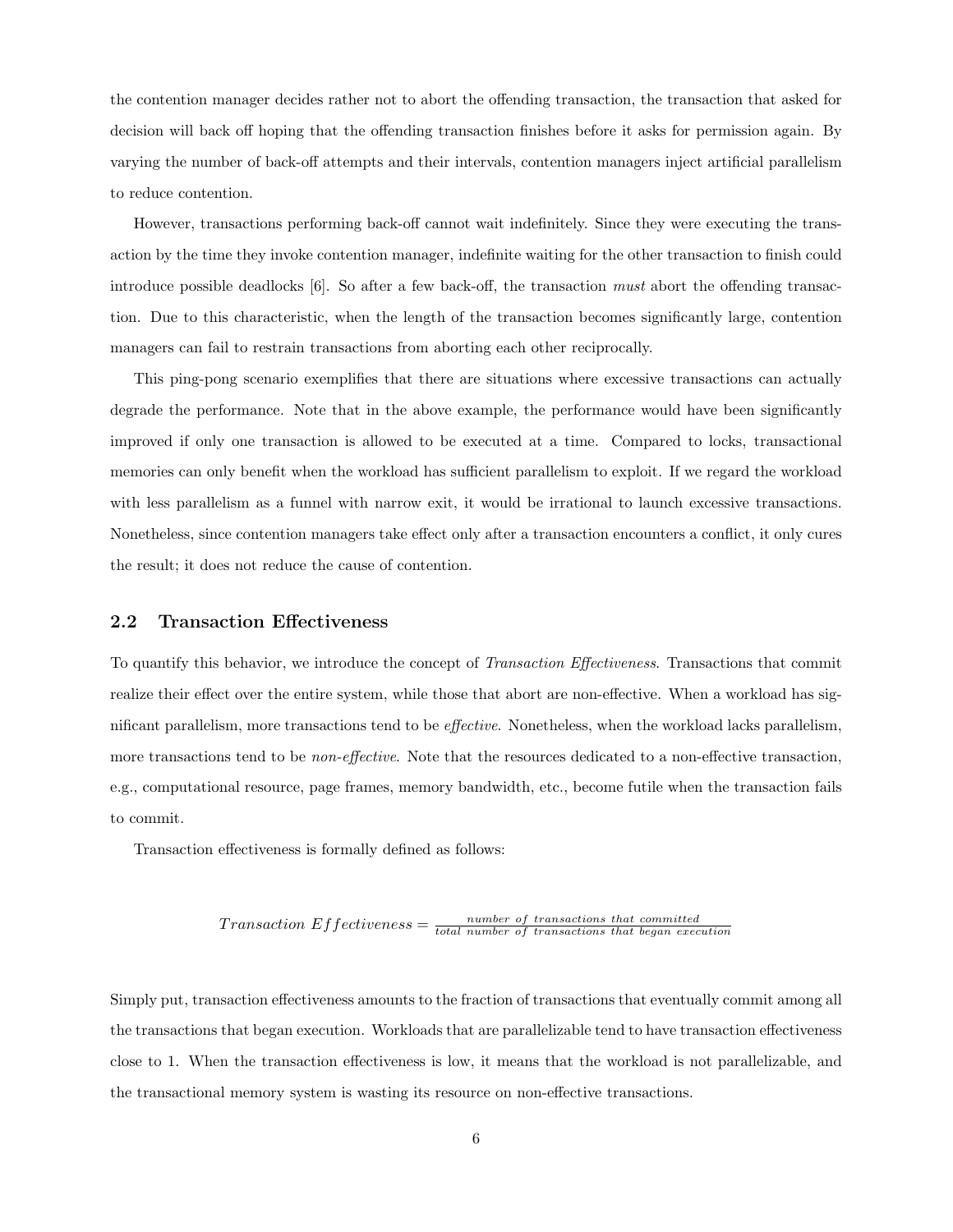On the contrary, the reciprocal of this quantity gives us the total number of transactions that have been wasted in committing just a single transaction. When multiplied by the cost for aborting a single transaction, the total cost simply lost in ineffective transactions can be estimated. The correlation gradient of the transaction effectiveness and the actual performance is dependent on the actual implementation of the transactional memory system; especially by its check-pointing and rollback mechanisms. Nonetheless, in general, the overall system performance is strongly correlated to transaction effectiveness.

Note that, however, the transaction effectiveness itself is an outcome of execution; we do not have control over the quantity of the effectiveness. In the next section we introduce contention intensity, which not only is highly correlated to the transaction effectiveness but also can be manipulated.

#### 2.3 Contention Intensity

The effectiveness of a transaction is closely related to the intensity of the contention a transaction encounters during its execution. Compared to the transaction effectiveness, which we do not have control over, the contention intensity can be dynamically controlled by limiting the number of concurrently executing transactions at a given time. By limiting the contention intensity below the desired level, we can significantly increase the transaction effectiveness. Increased transaction effectiveness will directly improve the overall system performance.

Contention Intensity can be detected either centralized or decentralized. In a centralized detection scheme a global module will collect the contention information over the entire system, whereas in a decentralized scheme each thread will keep their own contention information. In our study we chose decentralized scheme. Moreover, although there are many ways to quantify the contention intensity, we define the contention intensity as a dynamic average based on current available contention information. Each thread maintains the following quantity:

$$
Content ion Intensity_{(n)} = \alpha * ContentionIntensity_{(n-1)} + (1 - \alpha) * CurrentContention
$$

This equation is updated whenever a transaction commits or aborts. In this equation the term CurrentContetion is set to 0 when a transaction commits, and set to 1 when a transaction aborts. The weight variable  $\alpha$  determines which portion the equation weighs more — either the past history or the current contention information. When the  $\alpha$  value is large, the equation biases toward past history; the contention intensity varies slowly while canceling out the noise from the current contention information. On the contrary, when the  $\alpha$  value is small, the current contention information is reflected more quickly. Maintaining contention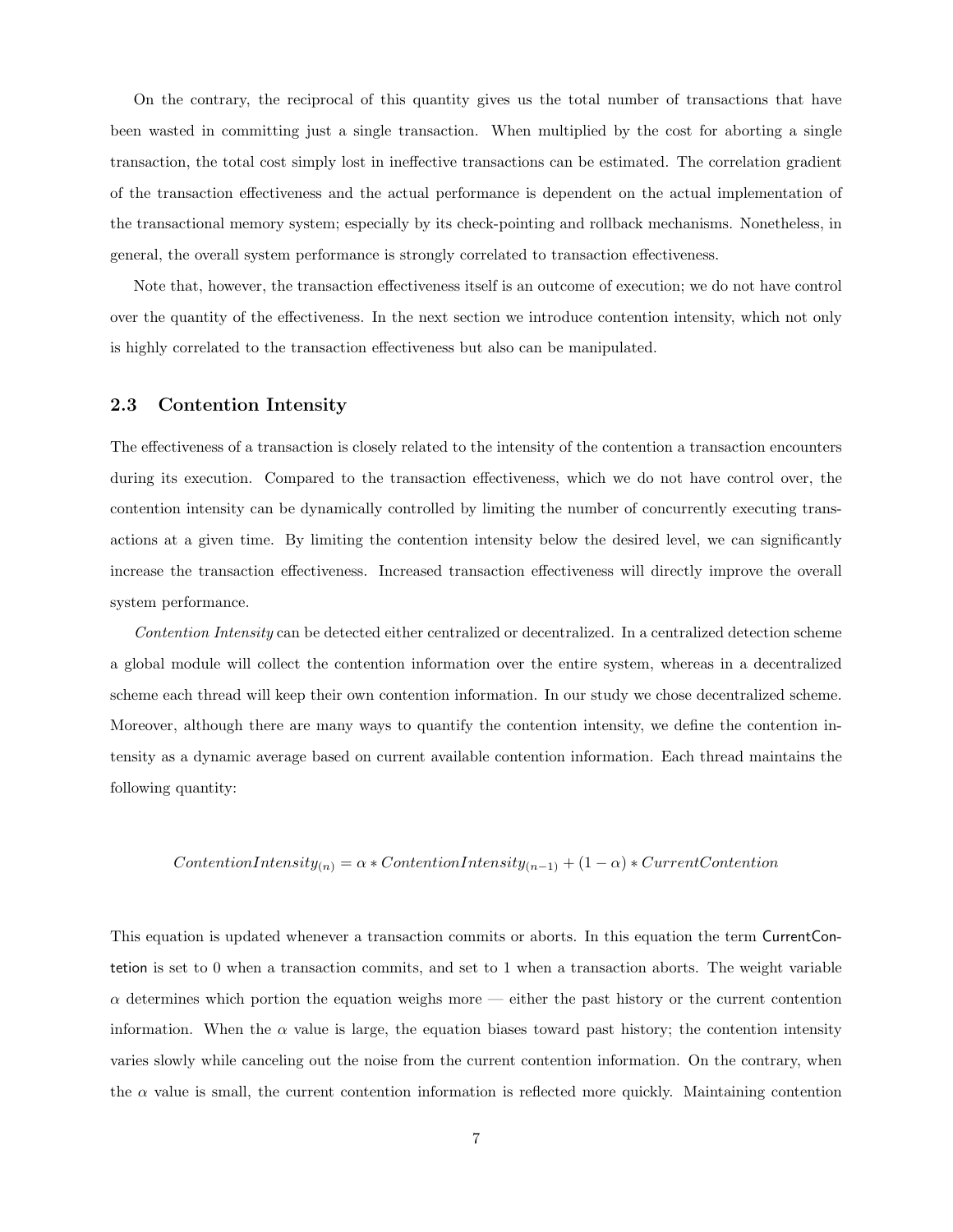intensity information enables a parallelism feedback mechanism for a transactional memory system.

Note that the contention intensity relates to the transaction effectiveness via the contention management policy of a given transactional memory system; depending on the actual contention management policy, not all contentions might be realized as aborts.

## 3 Transaction Scheduling

In the previous section we introduced the concept of transaction effectiveness and contention intensity. In Section 3.1 we will place these concepts in the entire picture of transaction scheduling to show how these metrics can be used to enhance performance. Based on this notion, we devise a simple yet highly effective transaction scheduler in Section 3.2.

#### 3.1 The Whole Picture

Figure 2 shows the typical organization of a transactional memory system. At the heart of performance management is the contention manager. However, it does not have control over the cause of the contention. In this organization, the application is in total control with respect to when to start a transaction.



Figure 2: A Transactional Memory System without Transaction Scheduling

Introducing transaction scheduling gives control over the cause of the contention. Figure 3 shows the organization of a transactional memory system with transaction scheduling.

As can be shown from the figure, transaction scheduling introduces three new components: contention intensity, transaction scheduler, and the transaction dispatch unit. Maintaining the contention intensity information exposes the inherent parallelism exhibited in a given workload. High contention intensity means that the workload exhibit less parallelism, and an excessive number of transactions could be squandered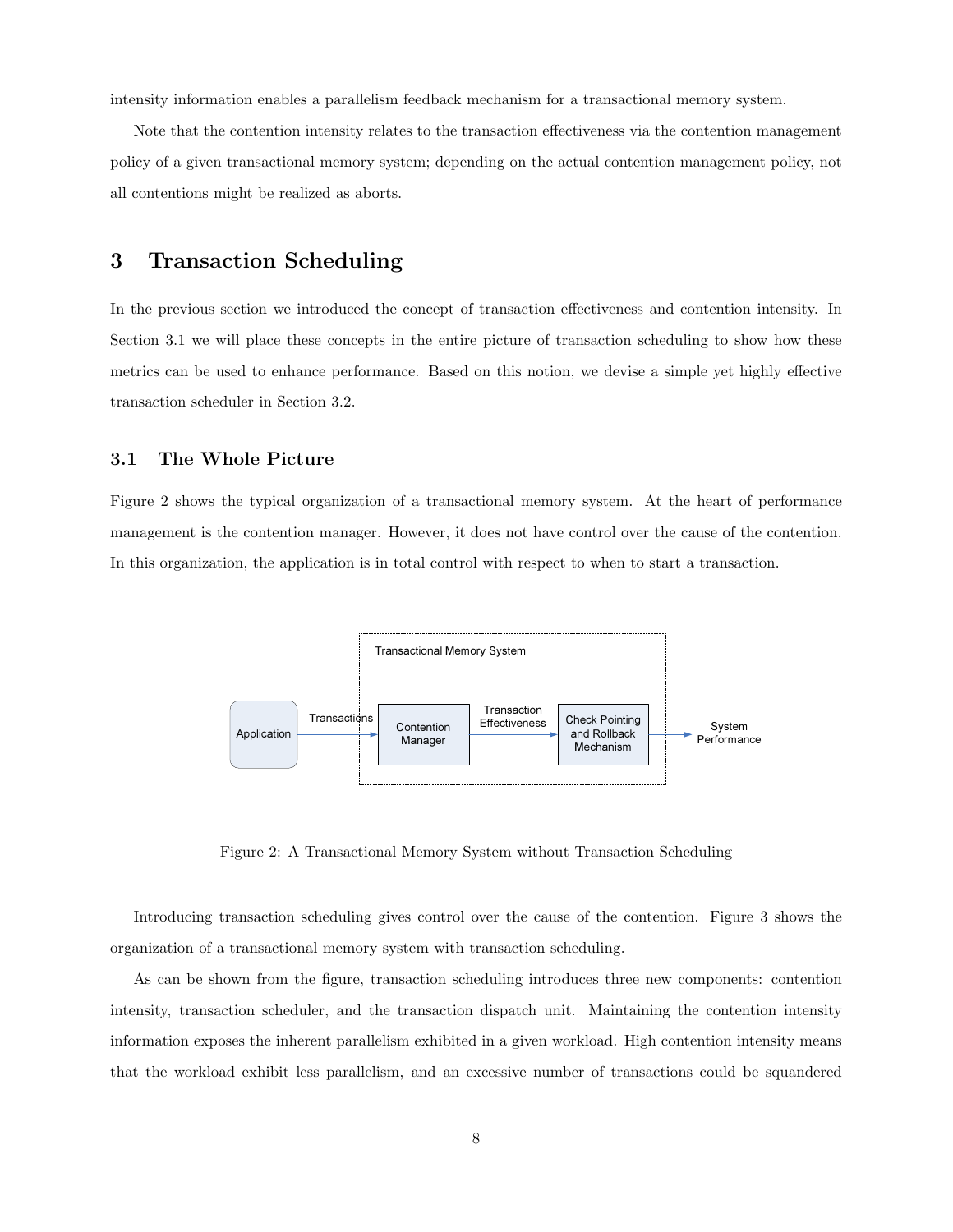

Figure 3: A Transactional Memory System with Transaction Scheduling

for the given workload. This information is then fed to the transaction scheduler. Based on the contention intensity, the transaction scheduler schedules transactions so that the transaction dispatch unit would execute only the appropriate amount of transactions to complete the given task.<sup>2</sup> To accomplish this, the transaction dispatch unit should be able to stall a transaction until the scheduled point. This scheduling will then reduce the contention intensity. Reduced contention intensity increases the transaction effectiveness, which will again increase the overall system performance. On the contrary, low contention intensity implies that there might be a headroom for performance improvement; when the contention intensity is low, transaction scheduler schedules transactions more aggressively so that they could fully exploit the inherent parallelism in the given workload. This organization introduces an adaptive feedback loop for the transactional memory system to adaptively control and manage the contention intensity.

Note that this adaptive transaction scheduling approach is totally different from the contention manager scheme; while the contention manager deals about how to efficiently handle the contention after it has been detected, our transaction scheduler fundamentally reduces the contention itself. Moreover, unlike the contention manager approach, there are no possible deadlocks in the scheduling scheme since the scheduling is performed before a transaction begins its execution. Transactions can wait indefinitely as long as it is guaranteed to execute at some point. This can be guaranteed by making sure that at least one transaction is being executed at a given time, and that every transaction eventually finishes. This also guarantees program completion. Nonetheless, the transaction scheduling scheme can be implemented complementarily with the

 $2$ Quantitatively speaking, the ideal appropriate amount should achieve the highest possible throughput for the given task.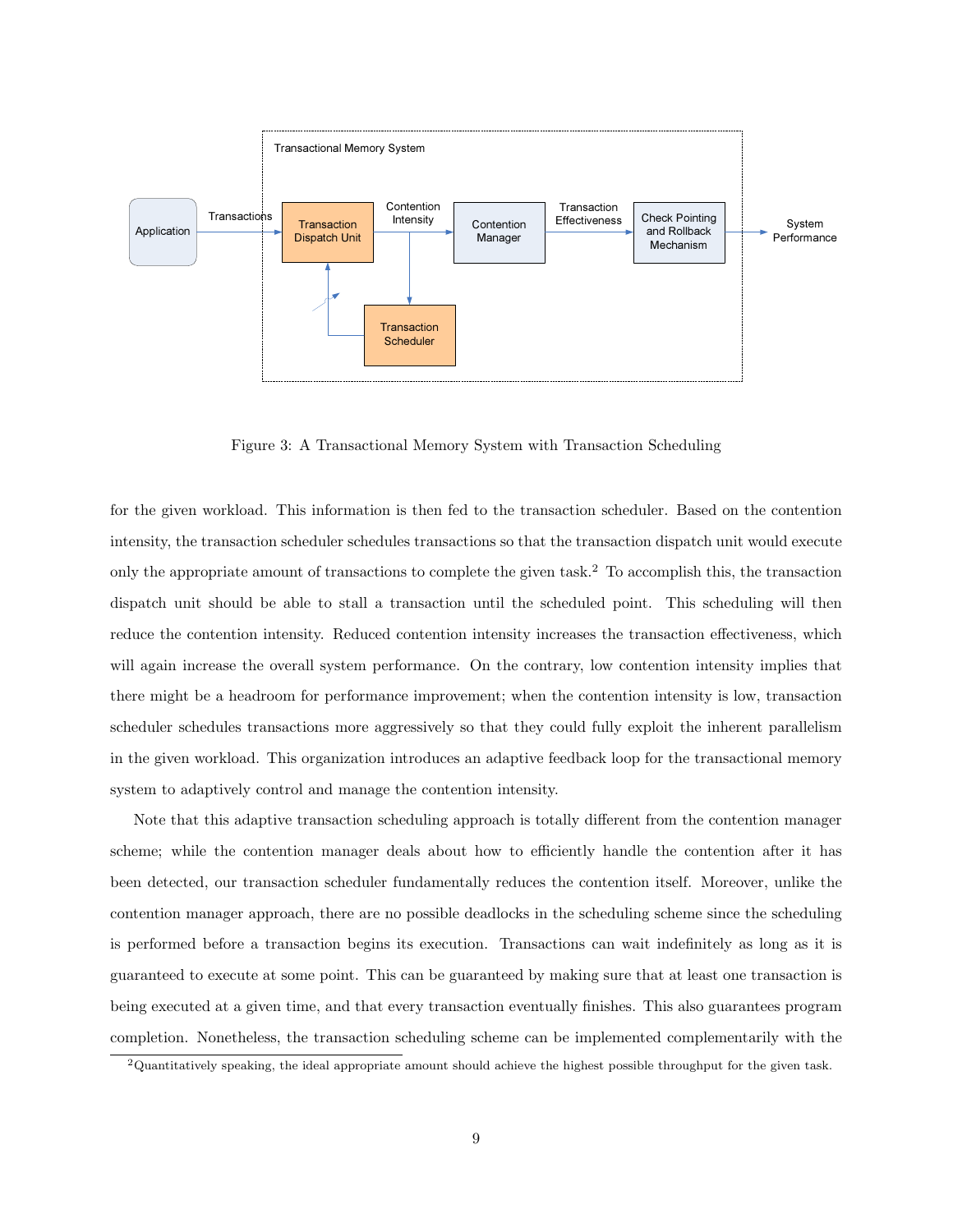contention manager approach as they address different properties of a transactional memory system.

## 3.2 A Simple Transaction Scheduler



Figure 4: A Queue Based Transaction Scheduler

Based on Section 3.1, we proposed the use of a simple transaction scheduler. Figure 4 shows the organization. This scheduler maintains a single centralized queue of transactions, which resembles the run queue found in operating system thread scheduler. This queue dispatches one single transaction at a time. In this mechanism, each thread maintains their own contention intensity information as described in Section 2.3. When this contention intensity surpasses a designated threshold, each thread queues itself to the centralized queue and notifies the scheduler for a dispatch. If the transaction is at the head of the queue, and if no other transactions that have been dispatched from the queue are executing, it gets dispatched right away. Otherwise, the transaction waits in the queue until the above condition is met. Moreover, the transaction that have been dispatched from the queue must notify the scheduler when it has finished execution. This will trigger the next transaction to be dispatched.

Note that this queuing behavior effectively serializes transactions. At one extreme, when all the transactions are queued, this mechanism gracefully degenerates transactions into a single centralized lock. With properly chosen weight for the moving average and a threshold, this mechanism can guarantee that the performance of transactions would at least be comparable to a lock, in any situation.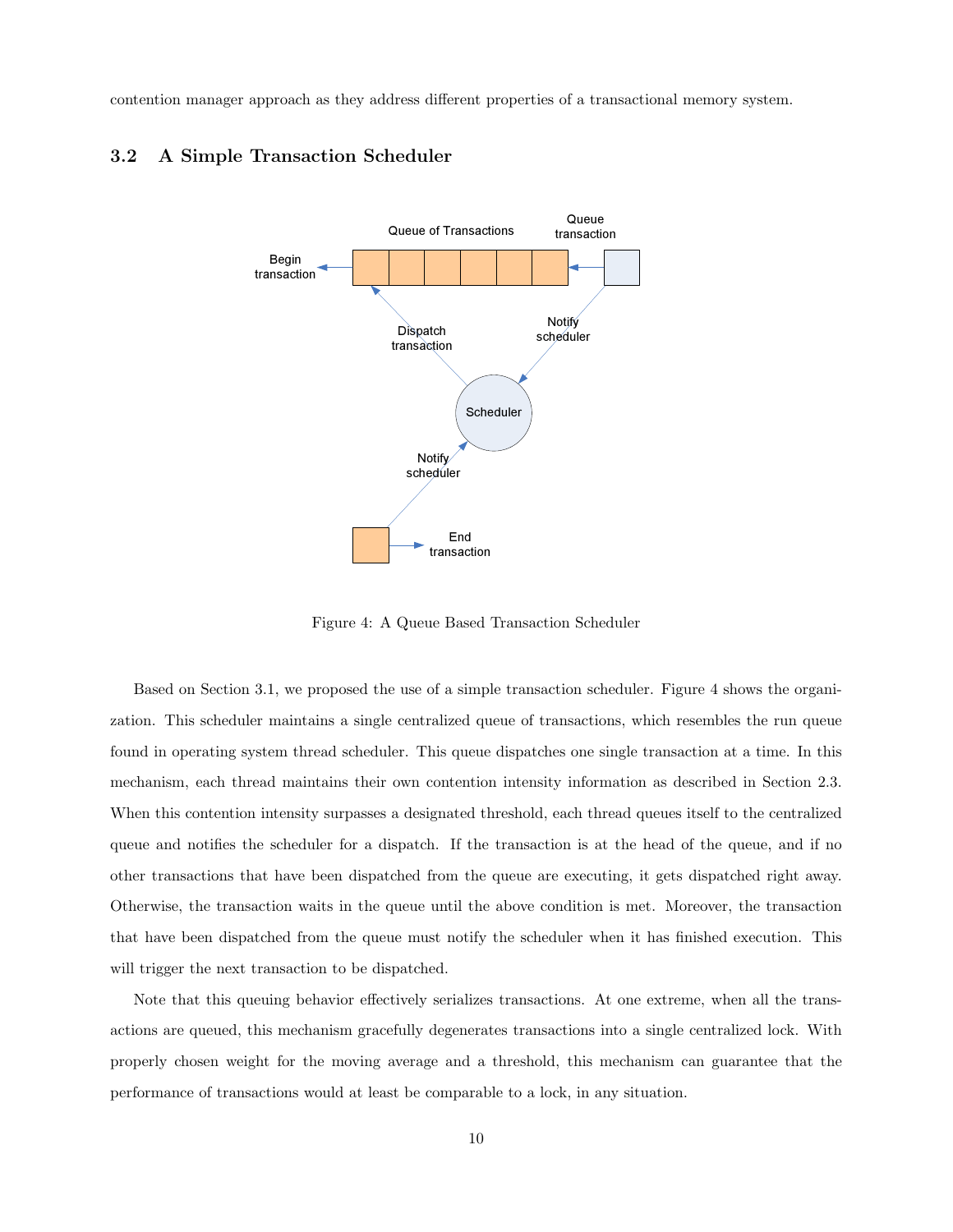The detailed behavior of this scheduler is illustrated in Figure 5 using an example. In this figure, the timeline flows from top to bottom; on the right side locates the hypothetical variation of contention intensity over time. When the contention intensity is below the threshold (timeline 1), transactions begin execution without resorting to the scheduler. However, as the contention intensity grows beyond the threshold, transactions start to queue themselves to the queue managed by the scheduler (timeline 2). When queued at the scheduler, only one transaction can be dispatched from the queue at a time. This effectively reduces the number of concurrent transactions that are executing. At timeline 3, as the transactions get serialized, the contention intensity starts to decrease. When the contention intensity drops below the threshold, some of the transactions that were queued to the scheduler will dequeue themselves from the scheduler to exploit more parallelism (timeline 4, 5).



Figure 5: Behavior of a Queue Based Transaction Scheduler

The scheduler adaptively changes the number of concurrently active transactions, so that the contention intensity will not increase without bound. Since the contention intensity is updated dynamically, this simple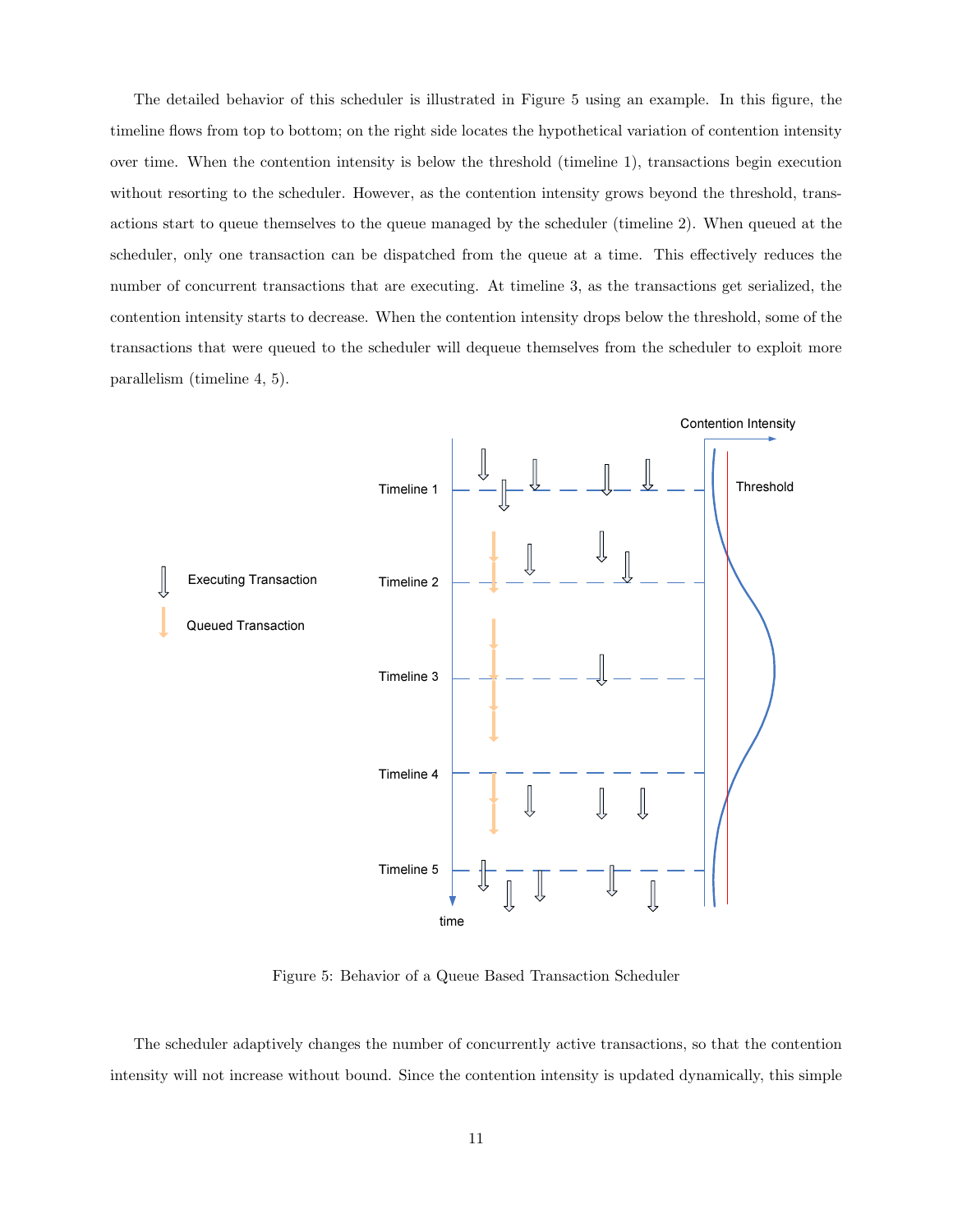scheme can also adapt to phase changes during a program execution; the scheduler will exploit the maximum parallelism inherent at any given phase.

# 4 Experiment Settings

To study the behavior of transaction scheduling, we implement our proposed queue-based scheduling scheme (Section 3.2) in both the hardware and the software transactional memory systems. Section 4.1 details our scheduler implementation on LogTM [12], and Section 4.2 discuss our implementation on RSTM [9].

#### 4.1 Experiments on LogTM

For the hardware transactional memory system we implemented our scheduling method on LogTM [12]. LogTM has been released as a memory timing module of the GEMS simulator [10]. Internally, LogTM has a dedicated module, the transaction manager, which is accessed when a transaction starts, aborts, and commits. We implemented our scheduling algorithm so that this transaction manager maintains the contention intensity information. Since our implementation supports one active transaction per CPU, the queue size amounts to the total number of CPUs on the system. When a transaction waits in a queue, a no-op is injected to the instruction stream of the pertaining CPU. Table 1 describes the specifications of the simulated machine in GEMS.

| Simulated System Settings                   |                                                     |  |
|---------------------------------------------|-----------------------------------------------------|--|
| <b>CPU</b>                                  | Sixteen 1GHz SPARCv9                                |  |
|                                             | single-issue, in-order, non-memory IPC=1            |  |
| L1 Cache                                    | 4-way split, 64 KB, 5-cycle latency                 |  |
| $L2$ Cache                                  | 4-way unified, 16 MB, 10-cycle latency              |  |
| Memory                                      | 4 GB                                                |  |
| Directory                                   | centralized, 6-cycle latency                        |  |
| Interconnection Network                     | hierarchical switch topology, 40-cycle link latency |  |
| LogTM Settings                              |                                                     |  |
| Fixed Penalty for Transaction Abort         | 40 cycles                                           |  |
| Transaction Log Writeback Penalty per Block | 60 cycles                                           |  |

Table 1: Simulated Machine Configurations for LogTM

The simulated system uses only the Ruby [10] memory timing model of the GEMS simulator. So the CPU is assumed a single-issue, in-order, functionally emulating the SPARCv9 processor. Cache coherence is managed by a central directory, and the interconnection network is based on a hierarchical switch. In LogTM, there was a fixed delay of 40 cycles when a transaction aborts from the system, and an additional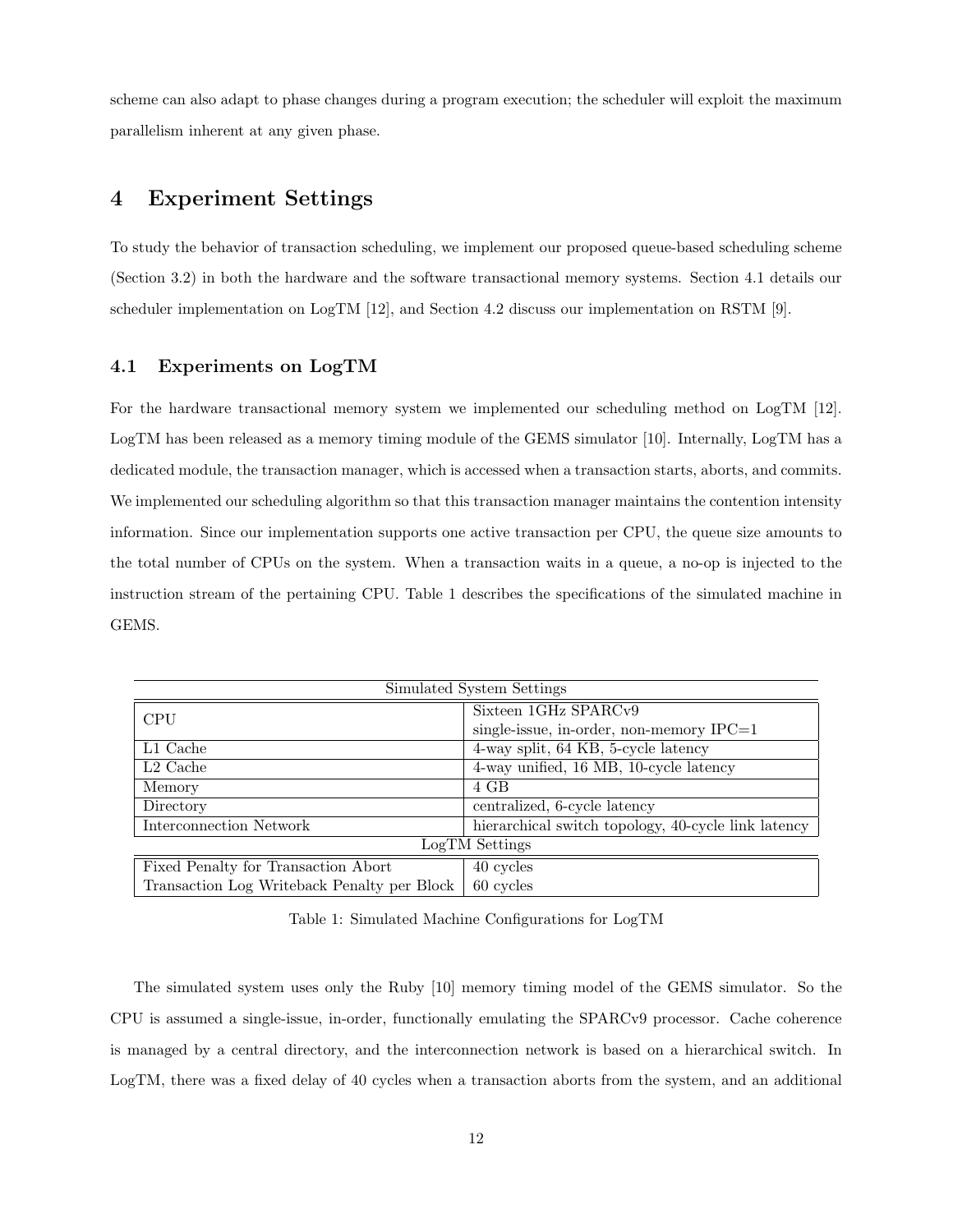penalty of 60 cycles that is taxed for each block of log written back to the memory.

On this simulated machine we ran the modified version of deque microbenchmark included in the LogTM release. The pseudo-code description of this benchmark is illustrated in Table 2.

```
BEGIN TRANSACTION(0);
r = get\_random\_value() % 4;
switch (r)
{
    case 0: enqueue_right(v);
           break;
    case 1: dequeue_right();
           break;
    case 2: enqueue_left(v);
           break;
    case 3: dequeue left();
           break;
}
do local job( transaction length);
increment global counter();
END_TRANSACTION(0);
```
Table 2: Pseudo-code description of deque microbenchmark

Each transaction first enques / dequeues a value on the left / right of a global deque; then it performs a local job; finally it increments the global counter. The major difference from the released version of deque benchmark is that the amount of local job done by a transaction is adjustable by the parameter transaction length. This parameter controls the length of a transaction — shorter transactions typically increase the level of parallelism while longer transactions tend to reduce its likelihood. By continuously adjusting the parameter, we could examine our scheduler's behavior over a wide spectrum of level of parallelism. When comparing the performance to a lock-based implementation, BEGIN TRANSACTION and END TRANSACTION macros were substituted with pthread\_mutex\_lock(&global\_lock) and pthread\_mutex\_unlock(&global\_lock), respecitvely. Moreover, to maximize the concurrency thread affinity was fixed so that each thread executes on a single CPU.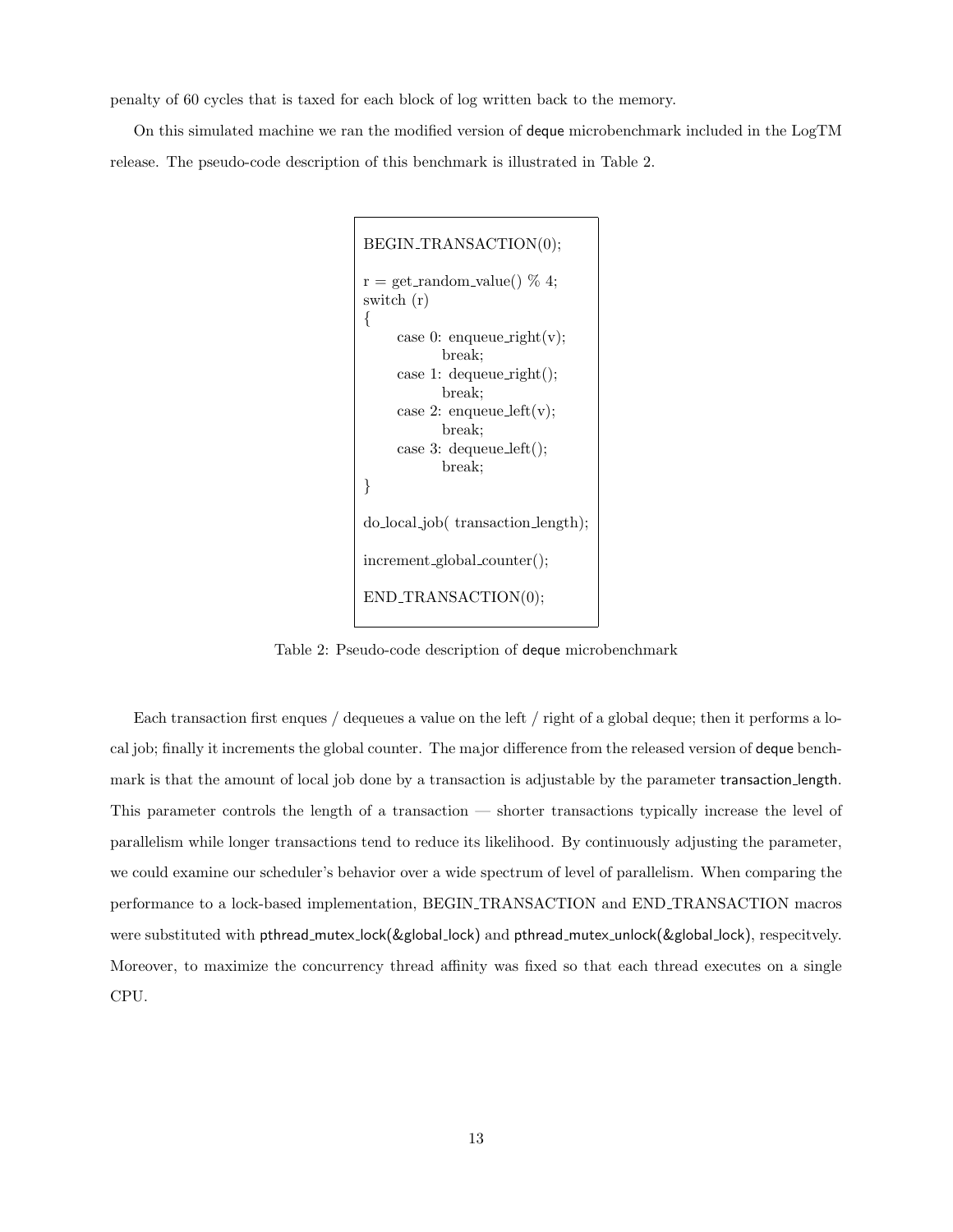| Name             | Description                                                                      |
|------------------|----------------------------------------------------------------------------------|
| RBTree           | A transaction searches down a red-black tree, opening nodes in read-only mode.   |
|                  | After locating the target node, the transaction opens it in read-write mode      |
|                  | and goes back up the tree opening nodes that are relevant to the height          |
|                  | balancing process also in read-write mode.                                       |
| <b>HashTable</b> | Roughly equal number of insertion and deletion is performed on a hash table      |
|                  | with 256 buckets. This hash table implementation has overflow chains.            |
| LinkedList       | Transactions traverse a sorted list to locate an insertion/deletion point, while |
|                  | opening nodes in read-only mode. Previously acquired nodes can be heuristically  |
|                  | released by transactions if they do not interfere with program correctness.      |
|                  | When the target node has been located, it is reopened as read-write mode.        |
| Random Graph     | In an adjacency graph, transactions randomly insert and delete nodes while       |
|                  | atomically updating all the neighboring nodes' neighbor lists.                   |
| LFUCache         | Simulates a web cache which keeps track of the most frequently accessed pages    |
|                  | with array-based index and a priority queue.                                     |

Table 3: RSTM Benchmark Suite

#### 4.2 Experiments on RSTM

As for the software transactional memory system, we implemented our scheduler on RSTM from University of Rochester [9]. RSTM is a C++ transactional memory library that implements per-object transactions. When an object is passed as an argument to a template, the template returns a transaction enabled wrapper object; between BEGIN TRANSACTION and END TRANSACION macros, all the accesses through the read / write method of this wrapper object are treated as transactions. Managing these transactions are completely handled by the software library.

We keep the contention intensity information in each thread's local storage where the RSTM keeps their transaction descriptor. Moreover, the access to the central scheduling queue was serialized with conditional variables in pthread library. Compared to the baseline RSTM, our scheduler implementation is in fact penalized in performance since the conditional variables introduce synchronization overhead in scheduling.

To quantify the performance improvement, we measured the throughput of the entire system with 5 microbenchmark programs that were used in the original RSTM paper [9]. These benchmark programs are also included in the RSTM library release. Each microbenchmark is briefly described in Table 3. More details can be found in [15, 9].

Throughout all the benchmarks, Polka [15] contention manager was used as default. Polka implements an exponential back-off and memory footprint size based priority mechanism. RSTM also allows to configure 1) the visibility of the read-only transaction to other transactions (visible / invisible), and 2) the conflict detection mechanism (eager / lazy). Based on [9], best configurations were chosen for each benchmark. Namely, RBTree, HashTable, and LinkedList benchmark were executed with (invisible, eager) configuration, while RandomGraph and LFUCache were executed with (visible, lazy) configuration. Our scheduler enabled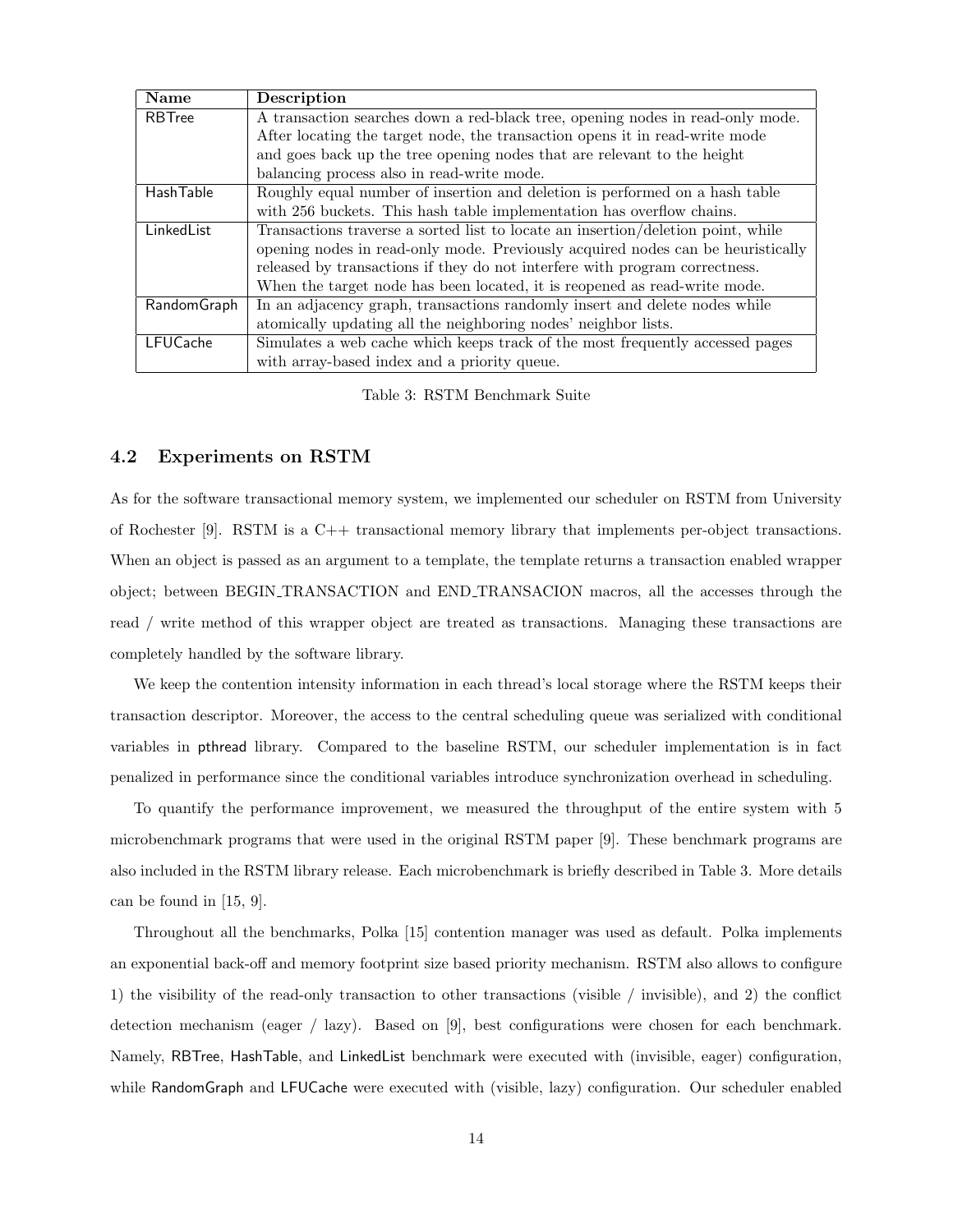library was experimented with the same contention manager and the same configurations. When comparing the throughput with the lock-based implementation, we used the cgl library included in RSTM release which transforms the transaction into coarse-grained locking.

We measured the throughput of these benchmark programs by running them on two different machines: a 2-way SMP system and an 8-way SMP system. The 2-way SMP represents the current top-of-the-line dual processor system, while the 8-way SMP system projects the future many-core processors but running at a stripped-down configuration with lower clock frequency and slower bus speed.<sup>3</sup> Table 4 describes the specifications of those two machines and their operating systems.

| 2-way SMP System        |                                       |  |
|-------------------------|---------------------------------------|--|
| CPU                     | 2, Intel Xeon 3.0 GHz                 |  |
|                         | Front-Side Bus: 800 MHz               |  |
|                         | L2:2MB                                |  |
|                         | HyperThreading off                    |  |
| Memory                  | 2 GB                                  |  |
| <b>Operating System</b> | Red Hat Enterprise Linux AS release 4 |  |
|                         | $2.6.9 - 34.0.1$ . ELsmp              |  |
| 8-way SMP System        |                                       |  |
| <b>CPU</b>              | 8, Intel Pentium III 550 MHz          |  |
|                         | Front-Side Bus: 100 MHz               |  |
|                         | L2:2MB                                |  |
| Memory                  | 4 GB                                  |  |
| <b>Operating System</b> | Red Hat Enterprise Linux AS release 4 |  |
|                         | $2.6.9 - 11.ELsmp$                    |  |

Table 4: RSTM Hardware Settings

# 5 Experimental Results

In this section we analyze the performance of our transaction scheduling technique on both the LogTM and RSTM systems in Section 5.1 and Section 5.2, respectively.

#### 5.1 Transaction Scheduling on LogTM

In this experiment the deque benchmark was executed with 16 threads. The  $\alpha$  value was set to 0.7 and the threshold was set to 0.3. For this value combination, the scheduler will kick in so long as there is one single abort since the coefficient  $(1-\alpha)$  for CurrentContention is equal to the threshold value. Figure 6 shows the throughput variation as we increase the transaction length. As defined in Section 4.1, the transaction

 $3$ Due to the absence of hardware resources we could access, performance results on a 4-way SMP cannot be obtained.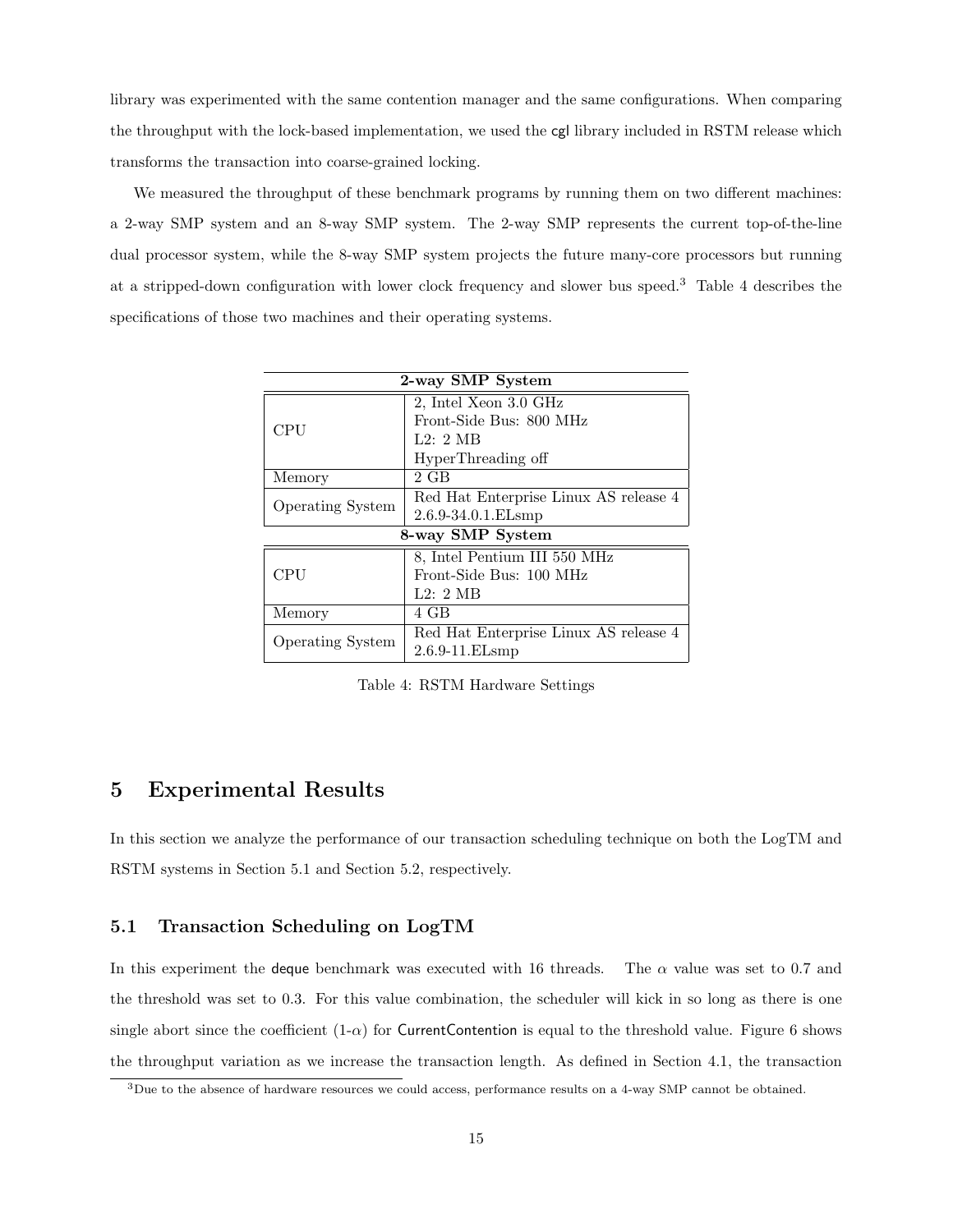length denotes the amount of local job a transaction performs. More specifically, this parameter amounts to the number of SPARCv9 instructions that a transaction executes locally. So shorter transaction lengths imply more parallelism will be available; while longer transaction lengths reduce the level of parallelism. Also note that the fluctuation of the performance in the graph is due to other non-deterministic elements, i.e., operating system thread scheduling, page frame management, etc.

When there is enough parallelism (transaction length  $\leq 10240$ ), transactional memory implementations tend to significantly outperform locks. Nonetheless, the baseline LogTM occasionally performs worse than the lock due to contention. On the contrary, as parallelism gets reduced (transaction length  $\geq 10240$ ), performance of both the transactional memory implementations and the lock tend to converge. However, the LogTM implementation with scheduling constantly outperforms both the baseline LogTM and the lock.



Figure 6: Throughput Variation on LogTM

Performance improvement of scheduler-enabled LogTM over the baseline LogTM can be explained with transaction effectiveness. Figure 7 shows the transaction effectiveness trend on both the scheduler enabled LogTM and the baseline LogTM.

When there exists enough parallelism, both the LogTM implementations show effectiveness close to 1. However, as the parallelism decreases, baseline LogTM's transaction effectiveness drops rapidly. While the baseline LogTM maintains the effectiveness value around 0.15, the scheduler enabled LogTM maintains effectiveness at 0.66. This shows that our simple transaction scheduling scheme can significantly increase transaction effectiveness. The difference in this transaction effectiveness results in performance improvement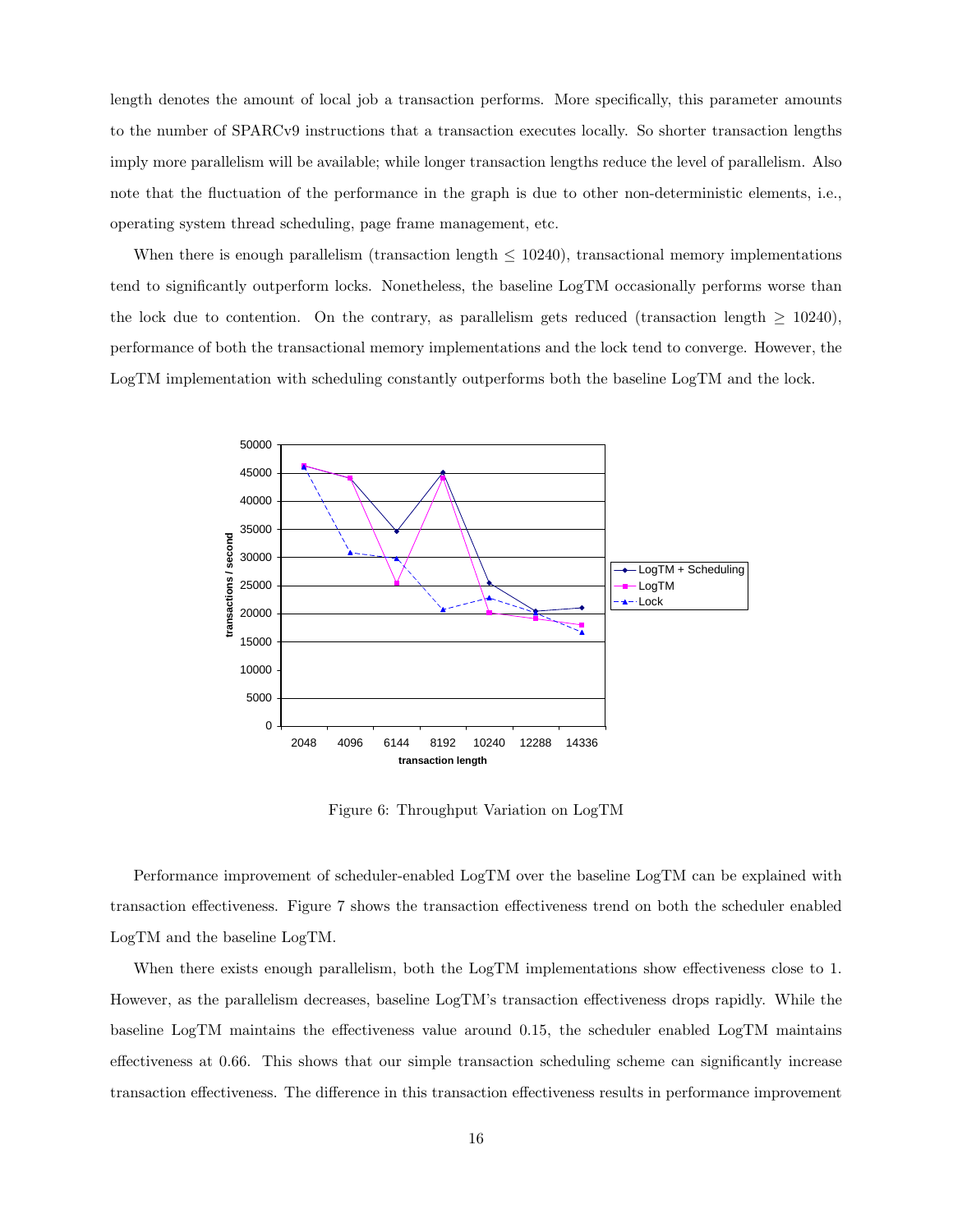

Figure 7: Transaction Effectiveness on LogTM

over the baseline LogTM.

Moreover, the fact that scheduling enabled LogTM significantly outperforms baseline LogTM at a certain transaction length means that the baseline version is launching excessive transactions for the given workload. For example, at transaction length of 6144, both from the Figure 6 and Figure 7 we can conclude that the baseline LogTM is squandering its resources on excessive transactions. To verify this we examined the behavior of the scheduling method as we decreased the thread count while fixing the transaction length at 6144. Figure 8 shows the result.

This figure clearly shows the effect of excessive transactions. As the thread count decreases, the number of excessive transactions decreases. Since the baseline LogTM does not spend its resources on those excessive transactions, the performance of the baseline quickly catches up the performance of scheduler enabled LogTM — at the thread count of 2, the performance becomes equal.

#### 5.2 Transaction Scheduling on RSTM

#### 5.2.1 Results on a 2-way SMP machine

To study the sensitivity of our contention intensity equation to the value of  $\alpha$ , we executed the benchmarks with 3 different  $\alpha$  values:  $\alpha = 0.3, 0.5,$  and 0.7. Throughout these experiments threshold was set to 0.5. Figure 9 summarizes the results.

In this figure y axis denotes the relative throughput over the baseline RSTM. Each data point denotes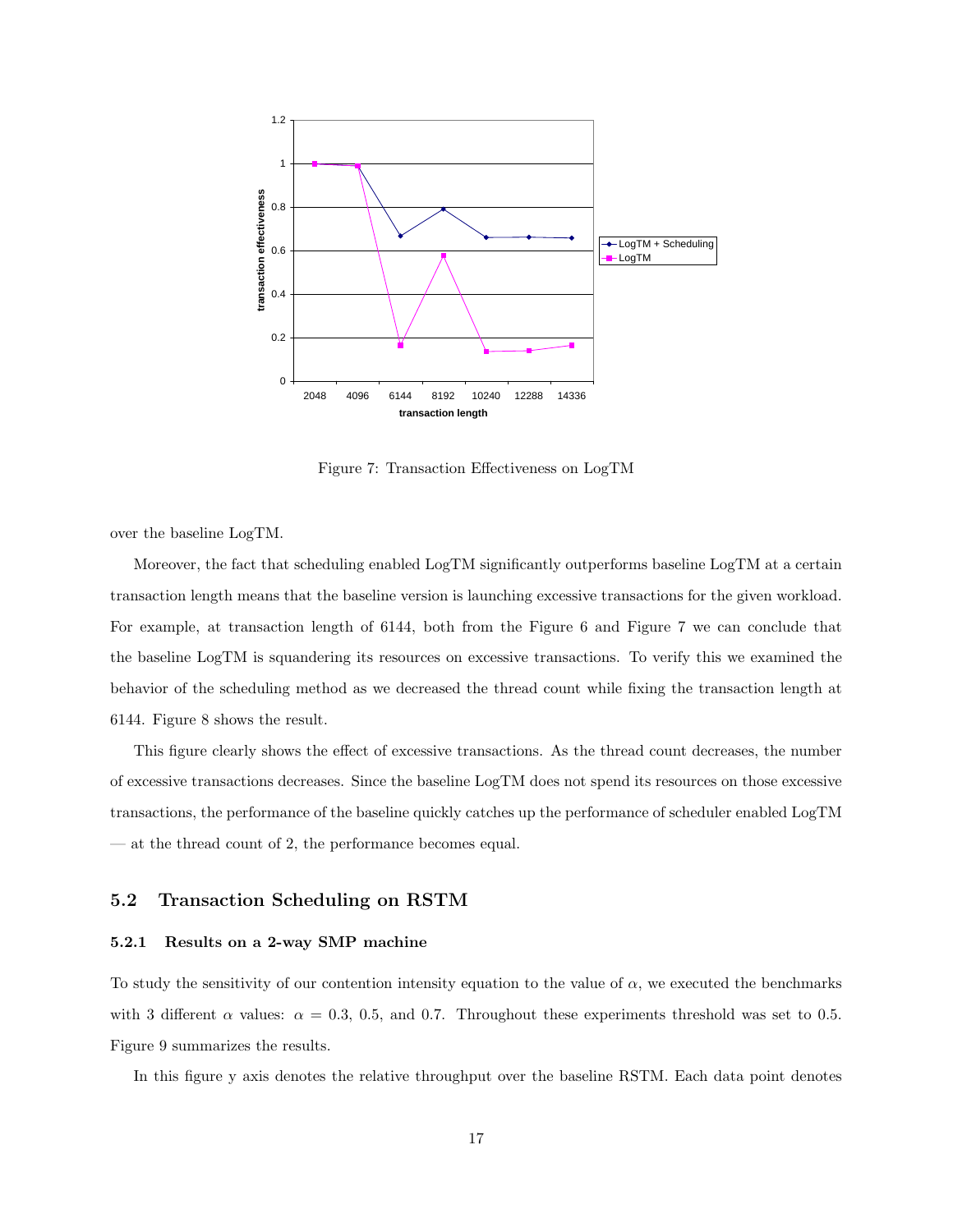

Figure 8: Effect of Thread Count on Transaction Scheduling

the harmonic mean of relative throughput calculated over 5 benchmarks. The x axis denotes the number of concurrent threads. Although the trend for the three  $\alpha$  values gets entangled when significant number of threads execute (thread count  $\geq 15$ ), we can see that the  $\alpha = 0.3$  case generally outperforms the other cases. This means that for these benchmarks weighing current contention information more than the past history brings about more performance improvement.

At this  $\alpha$  value, the performance of scheduling enabled RSTM is then compared with the baseline RSTM and locks in Figure 10. The throughput for each benchmark was measured 3 times, and the average value was chosen as the representative value. In each of the subfigure, x-axis denotes the number of concurrent threads, while the y-axis denotes the throughput at log scale. Solid circles denote the throughput of RSTM with scheduler, squares denote the throughput of baseline RSTM, and triangles denote the throughput of locks. Note that unlike the hardware transactional memory systems, the performance of software transactional memory systems can be much worse than the locks since managing the per-object transaction information in software can cause significant overhead. This behavior has already been reported in the original RSTM paper [9] for a couple of benchmarks.

Our scheduling method shows great throughput improvement on RBTree, HashTable, and LFUCache, while showing comparable (RandomGraph) or slightly lower (LinkedList) performance in the other benchmarks. Figure 11 summarizes this information.

In the figure, the lower end of each vertical bar represent the minimum relative throughput of our scheduling method among the five benchmarks. In the same manner, the upper end of each vertical bar represent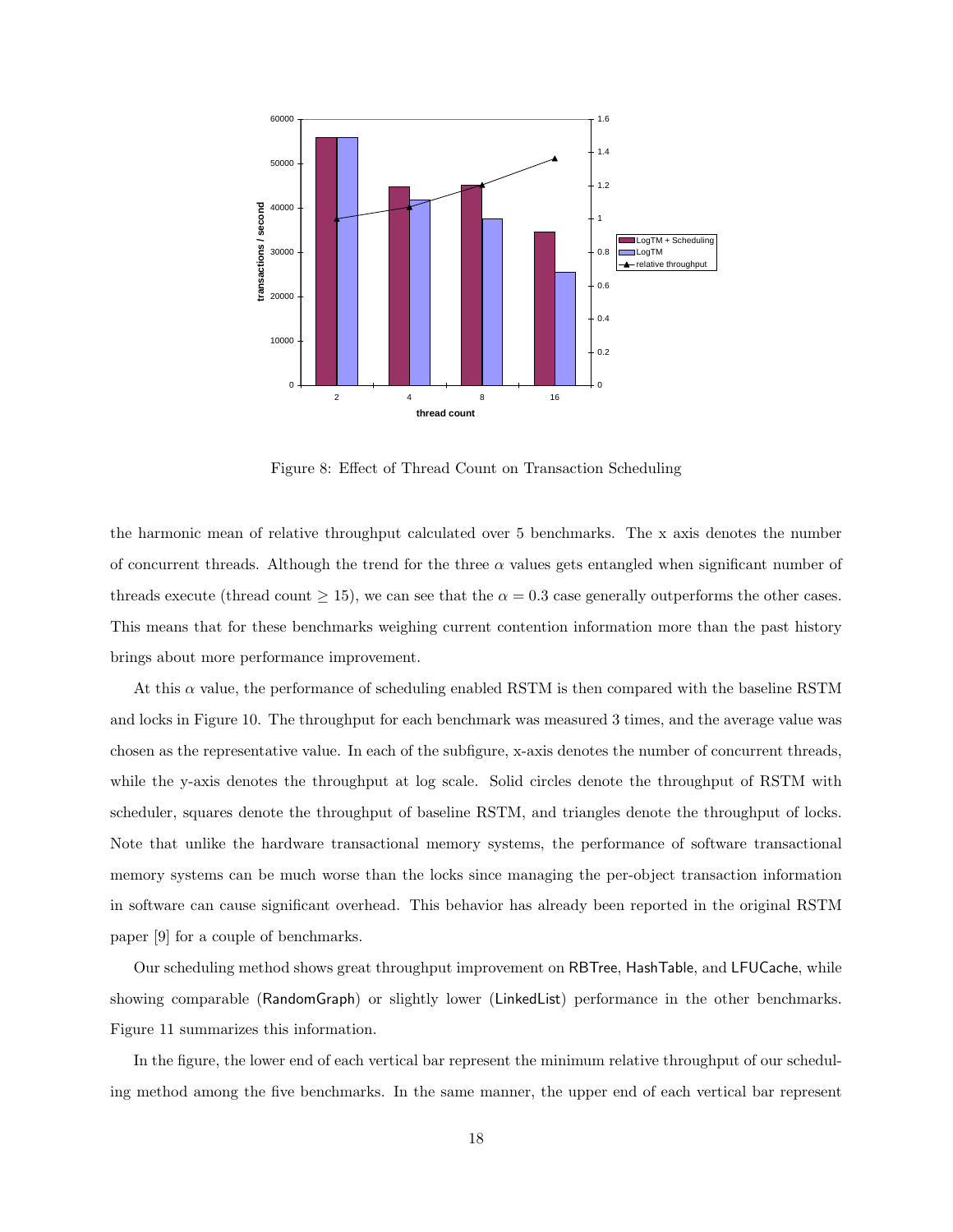

Figure 9: Sensitivity Study on 2-way SMP machine

the maximum relative throughput. The dotted line across these vertical bars represent the harmonic means of 5 relative throughputs for different thread counts, as the same in Figure 9. Notice that the aggregate performance improvement measured by harmonic mean is around 1.3 ∼ 1.5, while the maximum relative throughput can be as high as 5.9. The fact that those vertical bars usually locate in  $y \ge 1$  region represents that our scheduling method brings net speedup over varying thread counts.

#### 5.2.2 Results on an 8-way SMP machine

The same sensitivity study as in Section 5.2.1 was performed on 8-way SMP machine. Figure 12 shows the results. In this case, the  $\alpha = 0.5$  case outperforms the others when sufficient number of threads (thread count  $\geq$  15) are executing.

The performance results on our 8-way SMP machine is shown in Figure 13. We attribute the widened gap between RSTM implementations and the lock to the slow FSB speed (100MHz) of our machine. Nonetheless, note the common trend in RBTree, HashTable, LinkedList, and RandomGraph; when the number of concurrent threads is small (thread count  $\leq 15$ ), the scheduler and the baseline version show similar throughputs. However, as the thread count increases, the scheduler-enabled RSTM starts to perform better than the baseline version. This trend is summarized in Figure 14.

As shown in the figure, when the number of concurrent threads is small, the relative throughput remains around 1. This is due to the fact that there is less contention when the thread count is smaller than the number of processors on our 8-way SMP machine. Nonetheless, as the contention rises with more concurrent threads, the scheduler-enabled RSTM shows performance improvement. The aggregate performance improvement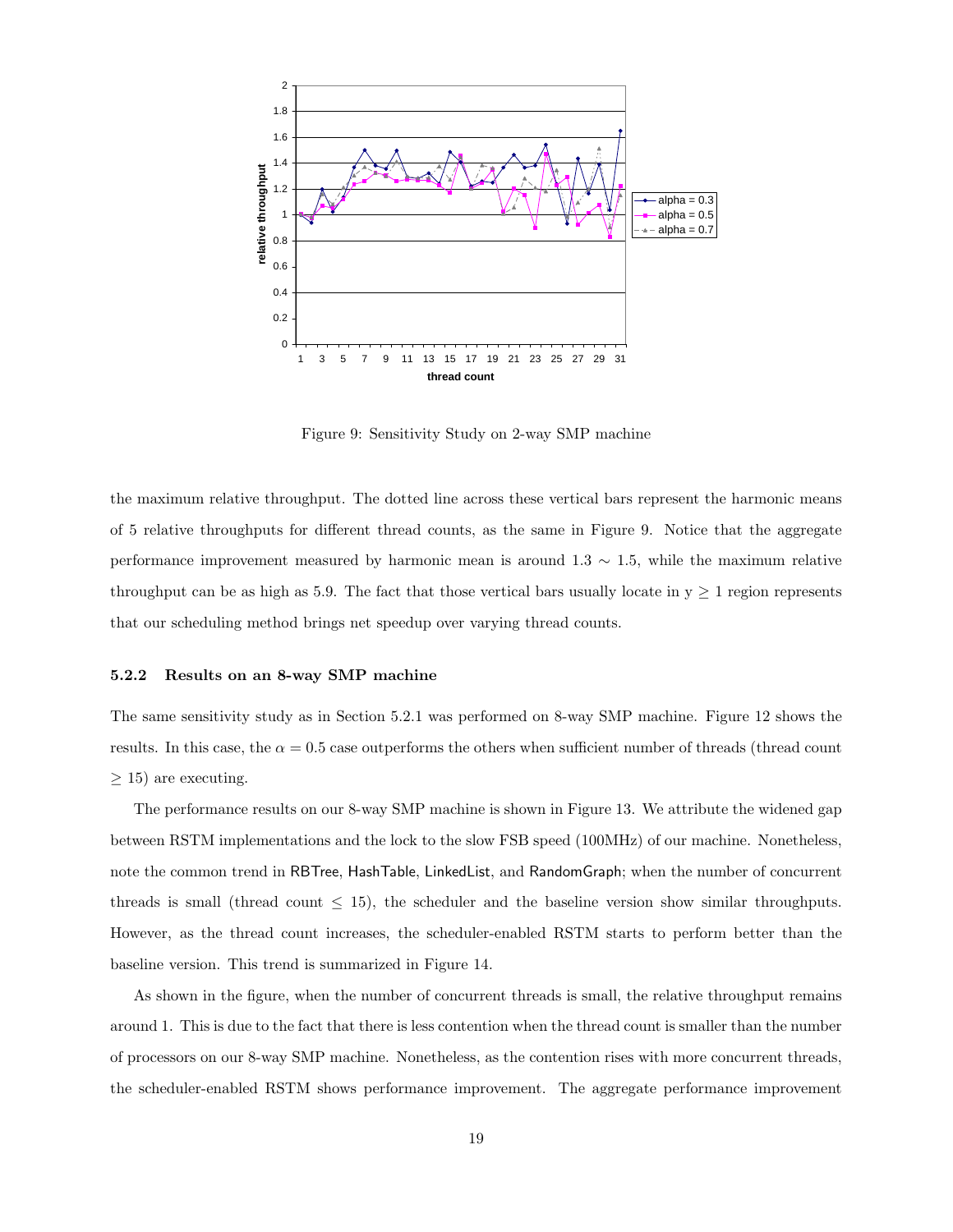

Figure 10: Individual Benchmark Result on a 2-way SMP machine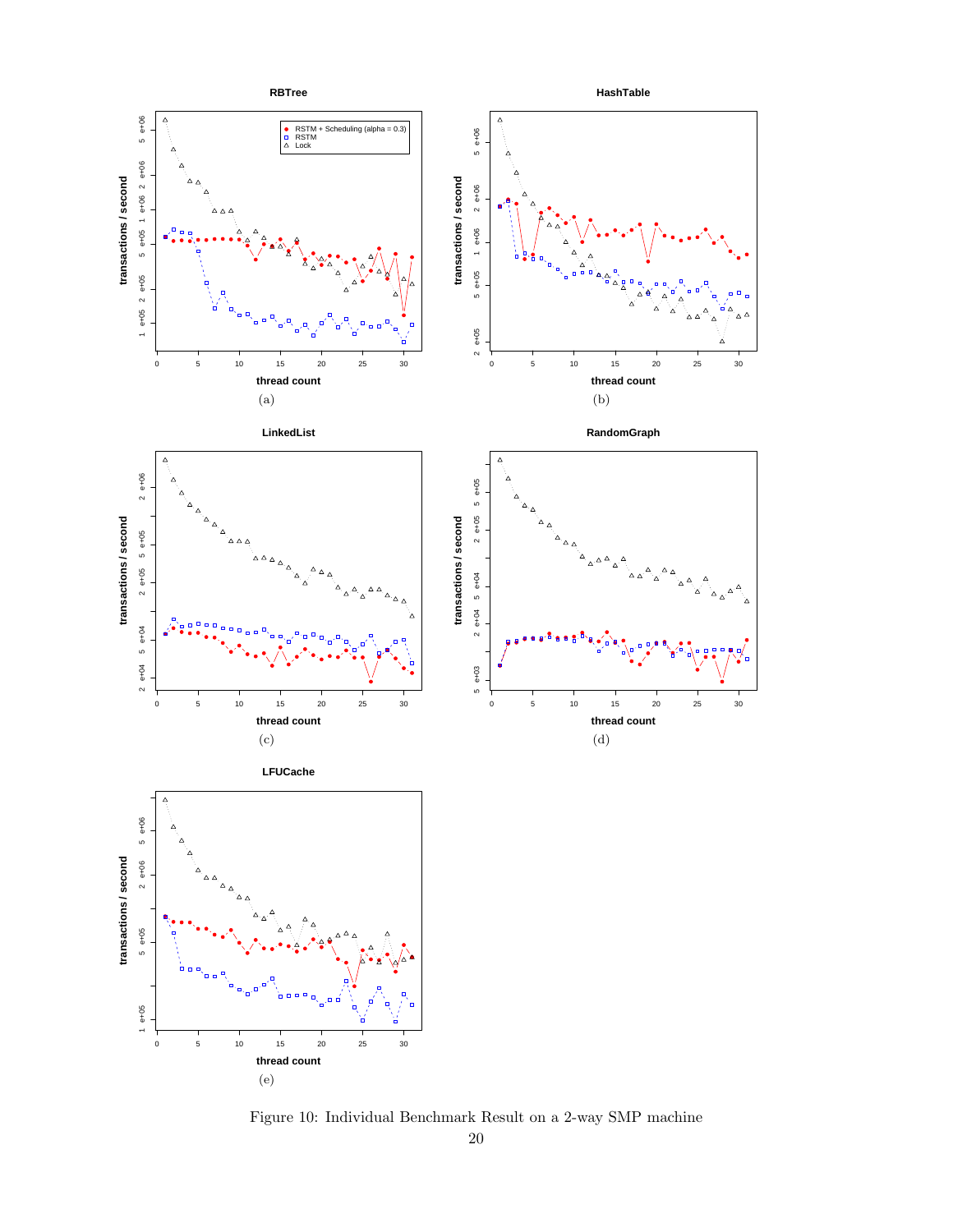

Figure 11: Relative Throughput Improvement over RSTM on 2-way SMP Machine

ranges from 1.1 to 1.4. Although there are some cases where minimum relative throughput goes below 1, the fact that those vertical bars locate higher than 1 tells that the scheduling mechanism results in an overall net performance gain. Considering that the hardware implementation of transaction scheduler would radically reduce the synchronization overhead, this performance improvement will be more significant.

# 6 Related Studies

Transactional memory [7] is one kind of approach to maximize parallel performance by speculative execution. Other approaches utilizing speculation also include Rajwar and Goodman's speculative lock elision [13] and speculative synchronization from Martnez and Torrellas [11]. Nonetheless, speculative methods potentially suffer from backfire when speculation fails frequently. Our paper minimizes this negative effect on transactional memory systems.

Other approaches to maximize the performance of transactional memory systems include contention managers [6, 15]. Contention managers try to maximize the performance by effectively handling the contention after it has been detected. Hardware support to utilize this information has been discussed in [16]. Rather than to take action after the contention has been detected, our method fundamentally reduces the contention itself.

There has been several hardware transactional memory implementations [7, 4, 1, 12]. A good summary of current status can be found in [12]. Software transactional memory systems have seen even more releases [6, 5, 3, 8, 9]. Among those, [6, 8, 9] incorporate contention manager approach. Our scheduling scheme can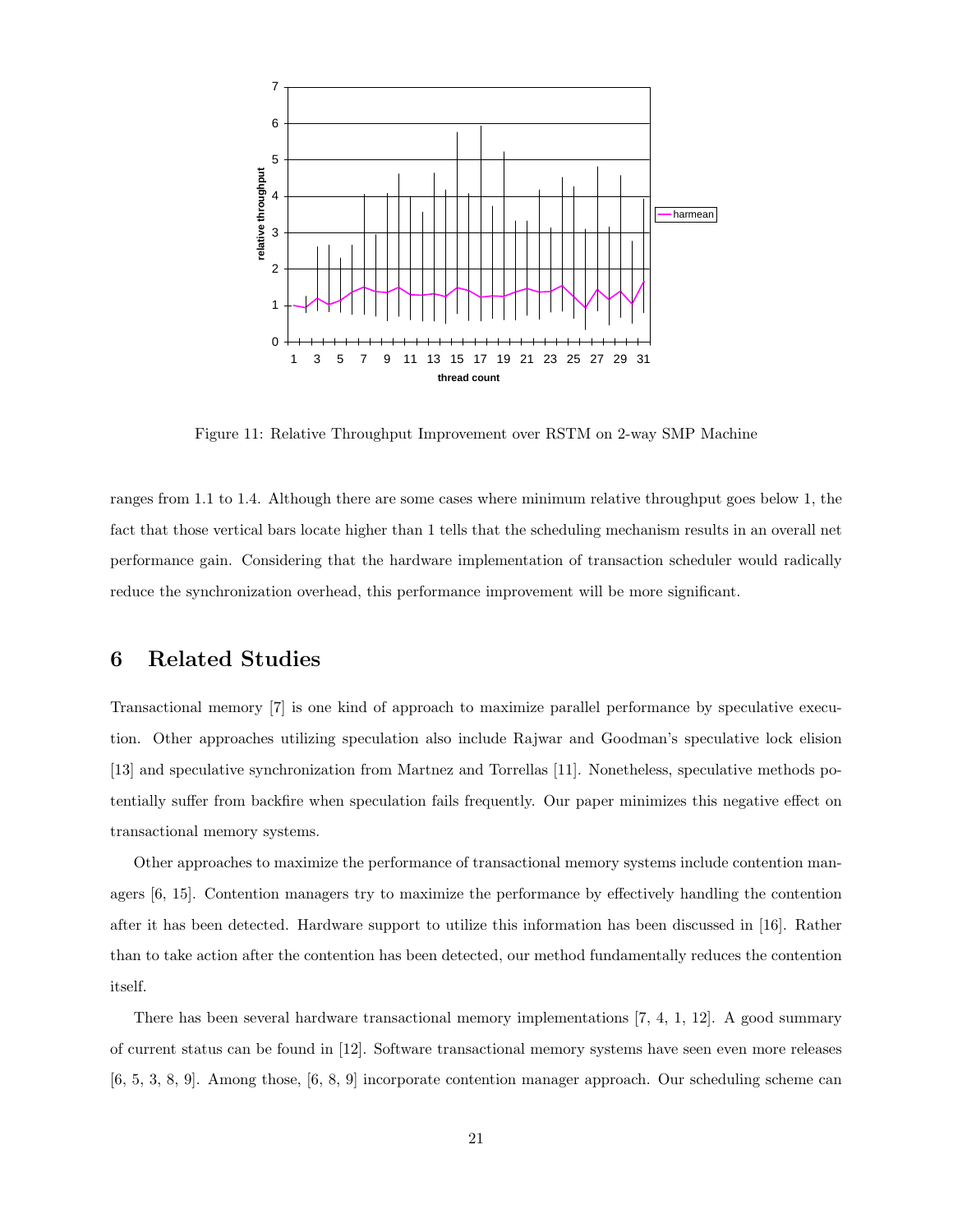

Figure 12: Sensitivity Study on 8-way SMP machine

be easily integrated into these systems.

# 7 Conclusion

In this paper we proposed the concept of adaptive transaction scheduling. First we have pointed out that there are certain situations where transactional memory systems perform worse than locks, and that these situations typically show less transaction effectiveness. With the parallelism feedback from the contention intensity detection mechanism we were able to significantly increase transaction effectiveness for those workloads that lack parallelism.

Based on this notion we devised a simple transaction scheduler. In this scheme the execution point of a transaction is dynamically controlled in an aim to maximally exploit the parallelism inherent in a given program phase. Through our case study we have shown that this scheduler not only guarantees that hardware transactional memory systems perform better than locks, but also significantly improves performance on both the hardware and software transactional memory systems. In our experiment the relative performance improvement on software transactional memory was  $1.3x \sim 1.5x$ , while the peak performance improvement reaching 5.9x.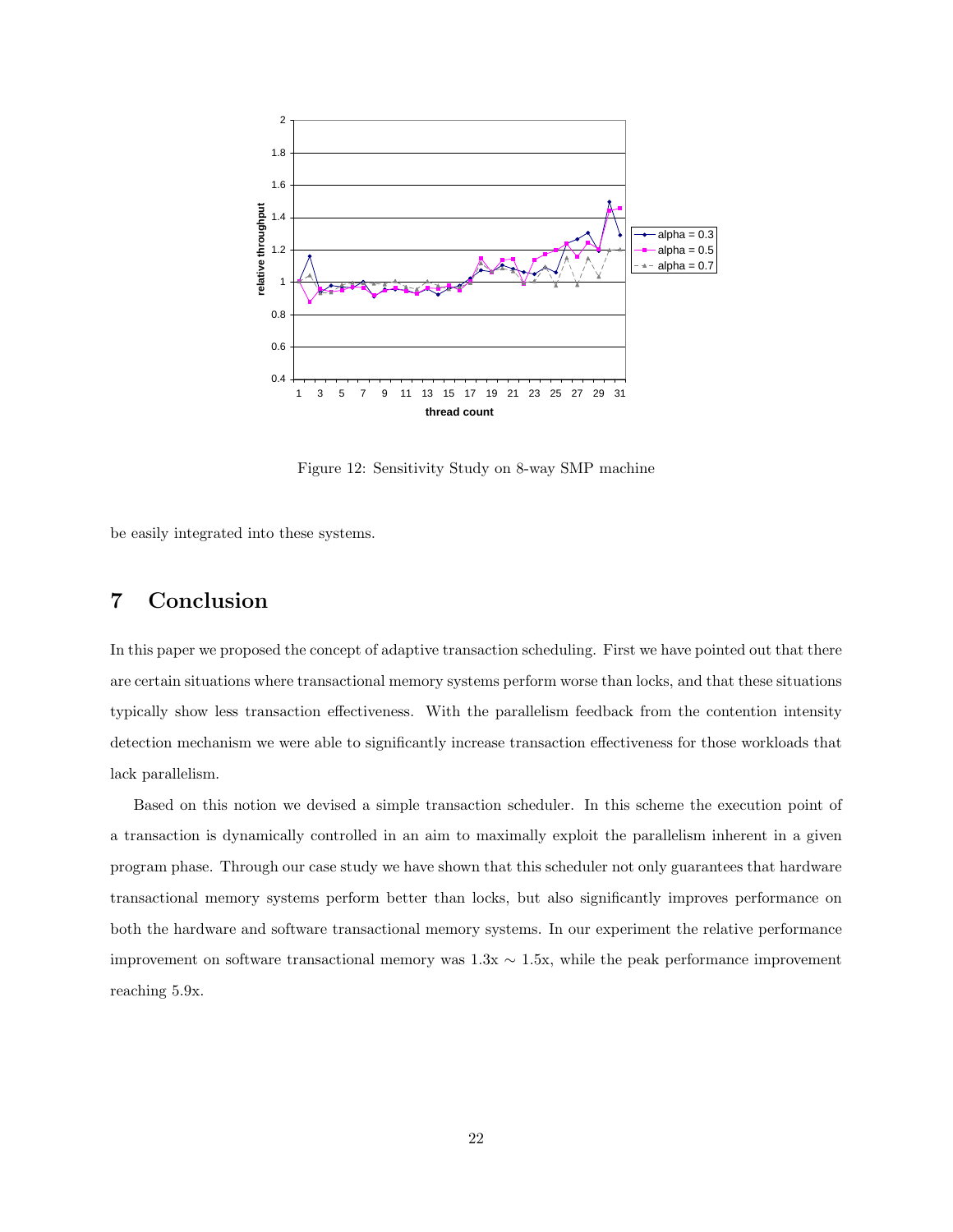

Figure 13: Individual Benchmark Result on an 8-way SMP machine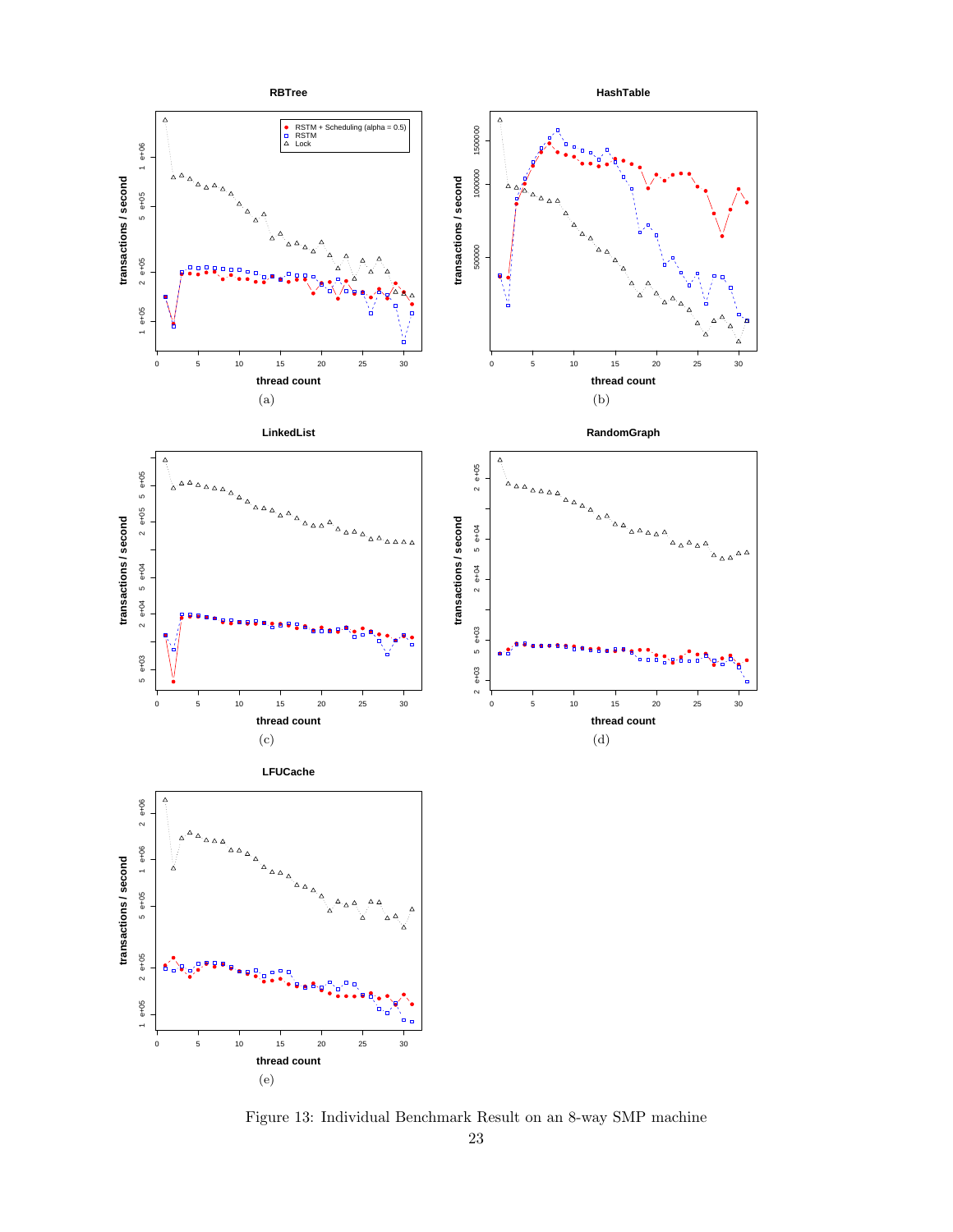![](_page_23_Figure_0.jpeg)

Figure 14: Relative Throughput Improvement on 8-way SMP Machine

# References

- [1] C. S. Ananian, K. Asanovic, B. C. Kuszmaul, C. E. Leiserson, and S. Lie. Unbounded transactional memory. In Proceedings of the Eleventh International Symposium on High-Performance Computer Ar $chitecture$ , pages  $316 - 327$ , Feb 2005.
- [2] D. P. Bovet and M. Cesati. Understanding the Linux Kernel, 3rd Edition. O'Reilly, November 2005.
- [3] K. Fraser. Practical Lock-Freedom. Ph. D. dissertation, UCAM-CL-TR-579, Computer Laboratory, University of Cambridge, February 2004.
- [4] L. Hammond, V. Wong, M. Chen, B. D. Carlstrom, J. D. Davis, B. Hertzberg, M. K. Prabhu, H. Wijaya, C. Kozyrakis, and K. Olukotun. Transactional memory coherence and consistency. In Proceedings of the 31st Annual International Symposium on Computer Architecture, pages 102 – 113. IEEE Computer Society, Jun 2004.
- [5] T. Harris and K. Fraser. Language support for lightweight transactions. In OOPSLA '03: Proceedings of the 18th annual ACM SIGPLAN conference on Object-oriented programing, systems, languages, and applications, pages 388 – 402, New York, NY, USA, 2003. ACM Press.
- [6] M. Herlihy, V. Luchangco, M. Moir, and W. N. Scherer, III. Software transactional memory for dynamicsized data structures. In Proceedings of the 22nd Annual Symposium on Principles of Distributed Computing, pages 92 – 101, July 2003.